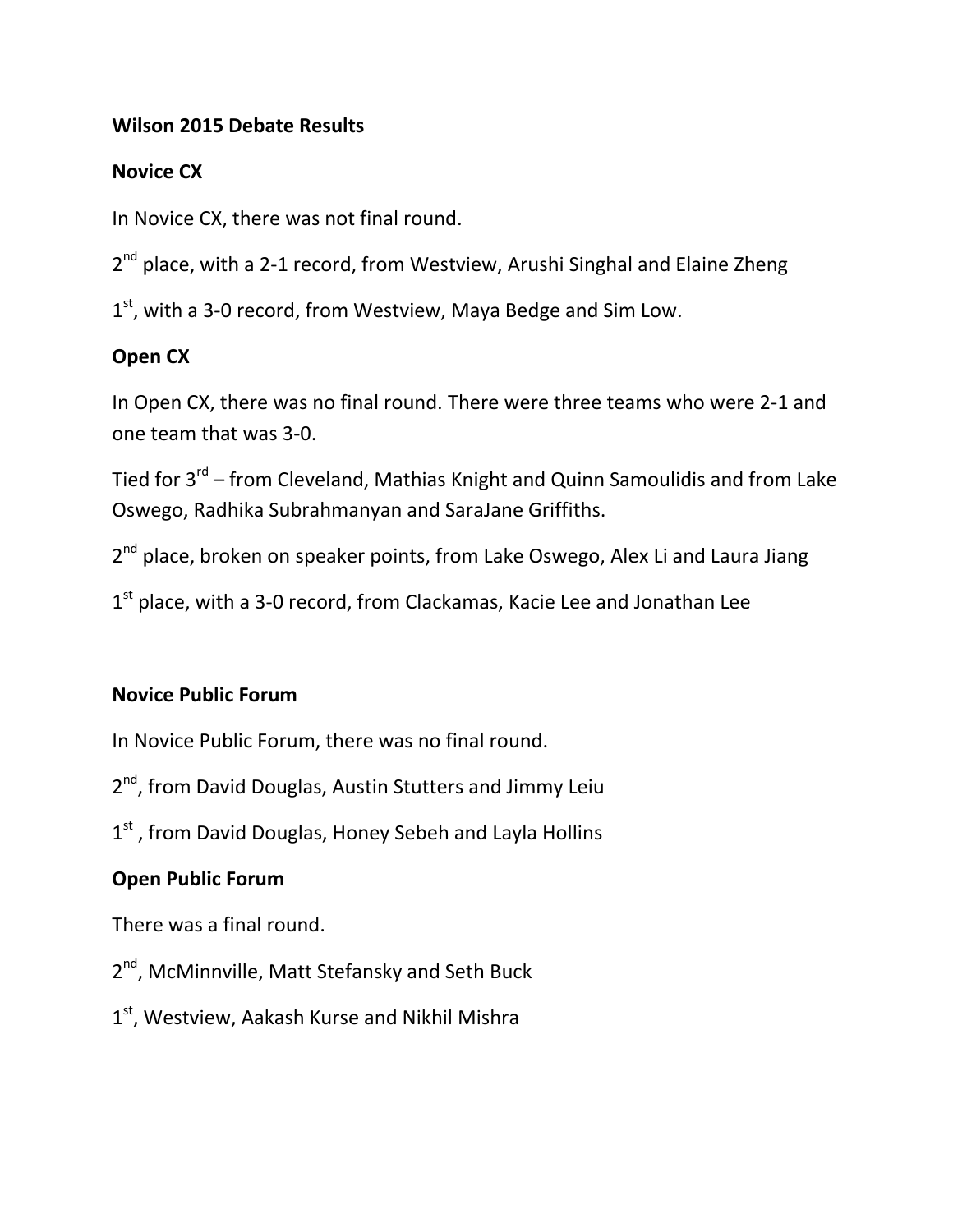#### **Novice LD**

There was one undefeated team.  $2^{nd}$  place was determined by speaker points.

2<sup>nd</sup>, from Westview, Shuxi Wu

1<sup>st</sup>, from Lakeridge, Lindsey Wignot

### **Open LD**

All students participating in the semi-finals rounds earned a leg for Proven Excellence.

Tied for 3rd, Corvallis, Christine Van Winkle-Sha and Tigard, Clarissa Au

Tied for 1<sup>st</sup>, Cleveland, Henry Harding and Crescent Valley, Hannah Gilbert

#### **Novice Parli**

There were 3 teams with a 3-0 record. Finalists were determined by speaker points.

3<sup>rd</sup> place, receiving our applause, Cleveland, Natalie Cheechov and Gwen Kaliszewski.

In the final round,

2<sup>nd</sup>, La Salle, Winnie Gregory and Katie Quines

1<sup>st</sup>, Lincoln, Kate LeBlanc and Ruby Belle Booth

### **Open Parli**

All students participating in the semi-finals rounds earned a leg for Proven Excellence.

Tied for third, Hood River, Nate Miller and Talon Kennedy and Clackamas, AJ Moss and Kathryn Magee

Tied for first, Southridge, Austin Jones and Nolan Jones and Southridge, Belinda Li and Joey Miller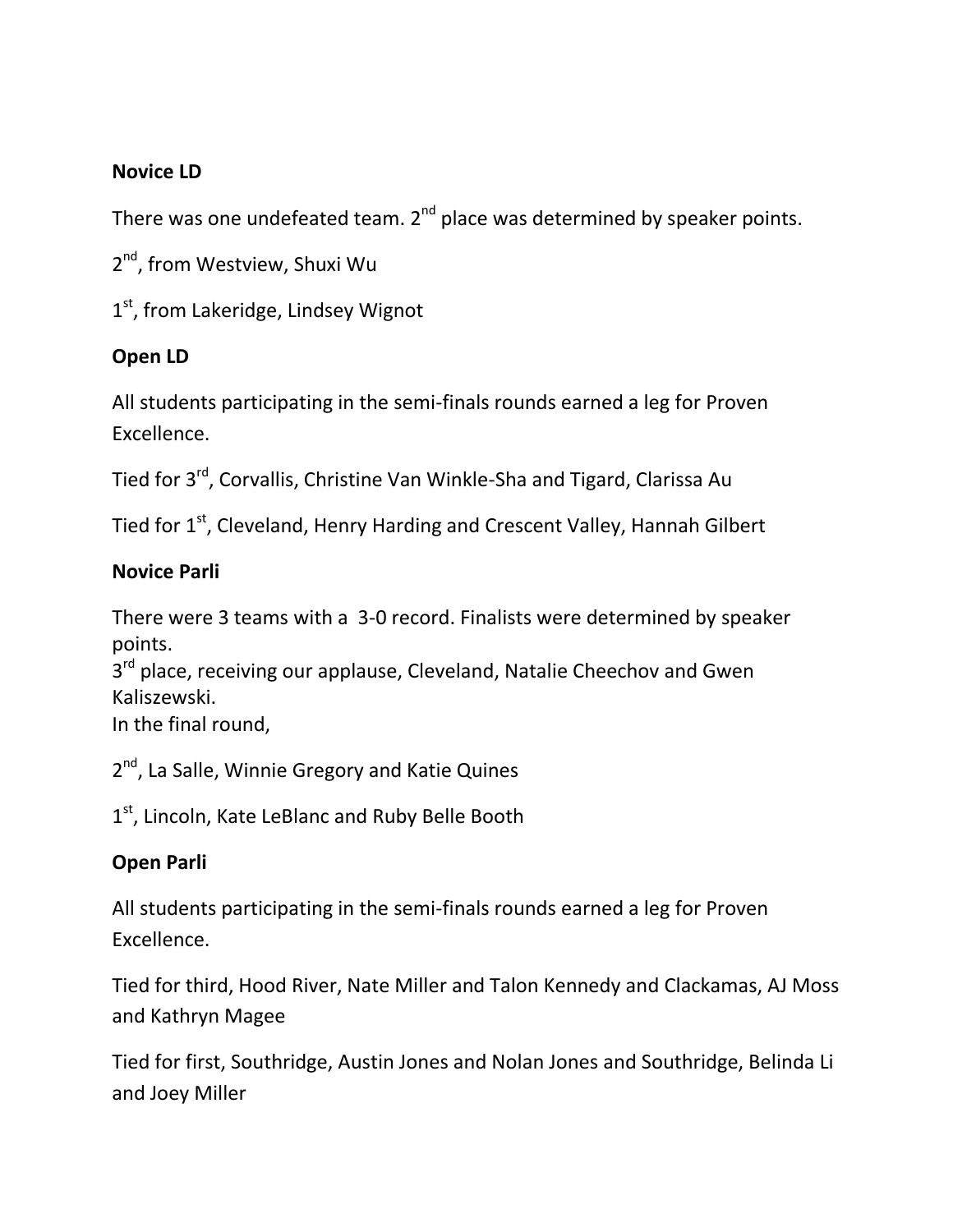## **Wilson Invitational -- Novice CX Portland, OR**

|                                            | ROUND 1                                         | ROUND <sub>2</sub>                       | <b>ROUND 3</b>                           |                                              |
|--------------------------------------------|-------------------------------------------------|------------------------------------------|------------------------------------------|----------------------------------------------|
| AX-Westview BL<br>AX-Westview              | W<br>Neg<br>WestviKB<br><b>Buck Jacob</b>       | AFF<br>W<br>WestviSZ<br>Lowe Eric        | W<br>AFF<br>WestviWS<br>Jones Jama       | 164.00<br>$3-0$<br>3<br>1st Seed             |
| Maya Bedge<br>Sim Low                      | 28<br>29                                        | 29<br>25                                 | 27<br>26                                 | 28.00<br>84.00<br>1st Spkr<br>26.00<br>80.00 |
| AX-Westview KB<br>AX-Westview<br>Emory Kim | AFF<br>L<br>WestviBL<br><b>Buck Jacob</b><br>24 | L<br>Neg<br>WestviWS<br>Bertucci M<br>26 | L<br>Neg<br>WestviSZ<br>Isbell Mar<br>25 | 148.00<br>$0 - 3$<br>6<br>25.00<br>75.00     |
| Bhavya Bakshi                              | 22                                              | 25                                       | 26                                       | 25.00<br>73.00                               |
| AX-Westview SZ<br>AX-Westview              | W<br>AFF<br>WestviWS<br>Miller Jas              | L<br>Neg<br>WestviBL<br>Lowe Eric        | W<br>AFF<br>WestviKB<br>Isbell Mar       | 161.00<br>$2 - 1$<br>4<br>2nd Seed           |
| Arushi Singhal<br>Elaine Zheng             | 25<br>27                                        | 26<br>26                                 | 28<br>29                                 | 26.00<br>79.00<br>27.00<br>82.00<br>2nd Spkr |
| AX-Westview WS<br>AX-Westview              | L<br>Neg<br>WestviSZ<br>Miller Jas              | W<br>AFF<br>WestviKB<br>Bertucci M       | L<br>Neg<br>WestviBL<br>Jones Jama       | 152.00<br>$1 - 2$<br>5                       |
| Austin Wang<br>Pranay Sharma               | 22<br>25                                        | 28<br>27                                 | 25<br>25                                 | 25.00<br>75.00<br>25.00<br>77.00             |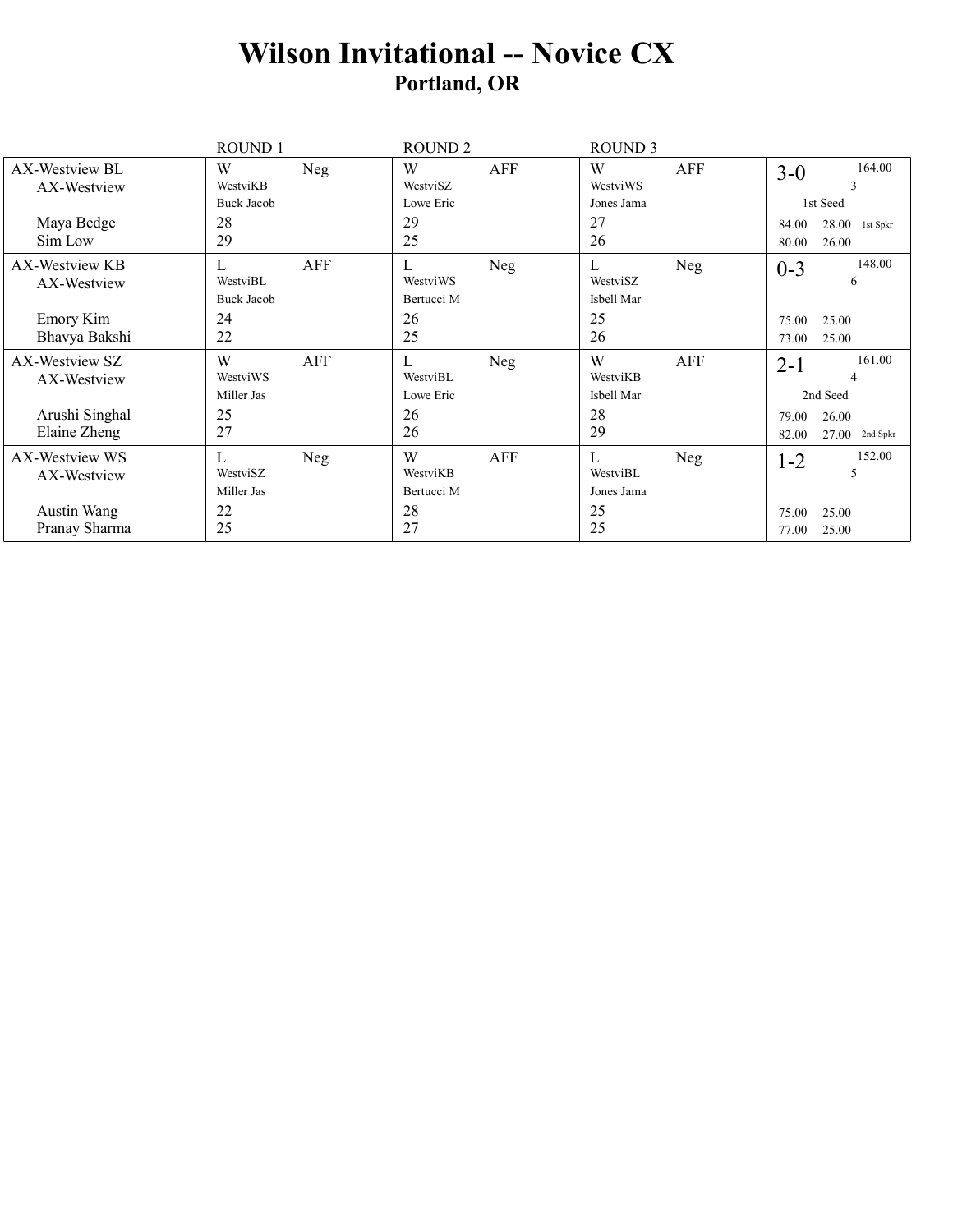## Wilson Invitational -- Open CX<br>Portland, OR

|                                                          | ROUND 1                                         | ROUND <sub>2</sub>                                          | <b>ROUND 3</b>                                       |                                                    |
|----------------------------------------------------------|-------------------------------------------------|-------------------------------------------------------------|------------------------------------------------------|----------------------------------------------------|
| AD-Clackamas HL<br>AD-Clackamas                          | L<br>Neg<br>Lake OSM<br>Bertucci M              | $\mathbf L$<br><b>AFF</b><br>ClevelKS<br>Jones Jama         | W<br>Bye                                             | 150.00<br>$1 - 2$<br>5                             |
| Priya Hajari<br>William Lau                              | 24<br>26                                        | 24<br>26                                                    | 24<br>26                                             | 24.00<br>72.00<br>26.00<br>78.00                   |
| AD-Clackamas LL<br>AD-Clackamas<br>Kacie Lee             | W<br><b>AFF</b><br>Lake OGL<br>Jones Jama<br>26 | W<br>Neg<br>Lake OLJ<br><b>Buck Jacob</b><br>22             | W<br>Neg<br>Lake OSG<br>Root Travi<br>23             | 155.00<br>$3-0$<br>5<br>1st Seed<br>23.00<br>71.00 |
| Jonathan Lee                                             | 26                                              | 28                                                          | 30                                                   | 84.00<br>$28.00$ 1st Spkr                          |
| <b>AE-Cleveland KS</b><br>AE-Cleveland<br>Mathias Knight | L<br>Neg<br>Lake OSG<br>Lowe Eric<br>27         | W<br>Neg<br>ClackaHL<br>Jones Jama<br>26                    | W<br><b>AFF</b><br>Lake OSM<br>Siewert Ju<br>27      | 159.00<br>$2 - 1$<br>4<br>27.00<br>80.00           |
| Quinn Samoulidis                                         | 26                                              | 26                                                          | 27                                                   | 79.00<br>26.00                                     |
| AM-Lake Oswego GL<br>AM-Lake Oswego                      | L<br>Neg<br>ClackaLL<br>Jones Jama              | W<br>Bye                                                    | L<br>AFF<br>Lake OLJ<br>Lowe Eric                    | 162.00<br>$1 - 2$<br>9                             |
| Gabe Graville<br>Callahan Lewis                          | 25<br>25                                        | 27.5<br>26.5                                                | 30<br>28                                             | $27.50$ 2nd Spkr<br>82.50<br>26.50<br>79.50        |
| AM-Lake Oswego LJ<br>AM-Lake Oswego                      | W<br>Bye                                        | $\mathbf{L}$<br><b>AFF</b><br>ClackaLL<br><b>Buck Jacob</b> | W<br>Neg<br>Lake OGL<br>Lowe Eric                    | 163.50<br>$2 - 1$<br>6<br>2nd Seed                 |
| Alex Li<br>Laura Jiang                                   | 27.5<br>27                                      | 26<br>25                                                    | 29<br>29                                             | 27.50<br>82.50<br>27.00<br>81.00                   |
| AM-Lake Oswego SG<br>AM-Lake Oswego                      | W<br><b>AFF</b><br>ClevelKS<br>Lowe Eric        | W<br>Neg<br>Lake OSM<br>Johnson Pa                          | $\mathbf{L}$<br><b>AFF</b><br>ClackaLL<br>Root Travi | 162.00<br>$2 - 1$<br>6                             |
| Radhika Subrahmanyan<br>SaraJane Griffiths               | 28<br>26                                        | 28<br>28                                                    | 26<br>26                                             | 28.00<br>82.00<br>80.00<br>26.00                   |
| AM-Lake Oswego SM<br>AM-Lake Oswego                      | W<br><b>AFF</b><br>ClackaHL<br>Bertucci M       | $\mathbf{L}$<br><b>AFF</b><br>Lake OSG<br>Johnson Pa        | $\mathbf{L}$<br>Neg<br>ClevelKS<br>Siewert Ju        | 158.00<br>$1 - 2$<br>5                             |
| Jadon Schmitt<br>Jonathan Meinhardt                      | 27<br>27                                        | 26<br>26                                                    | 26<br>26                                             | 26.00<br>79.00<br>26.00<br>79.00                   |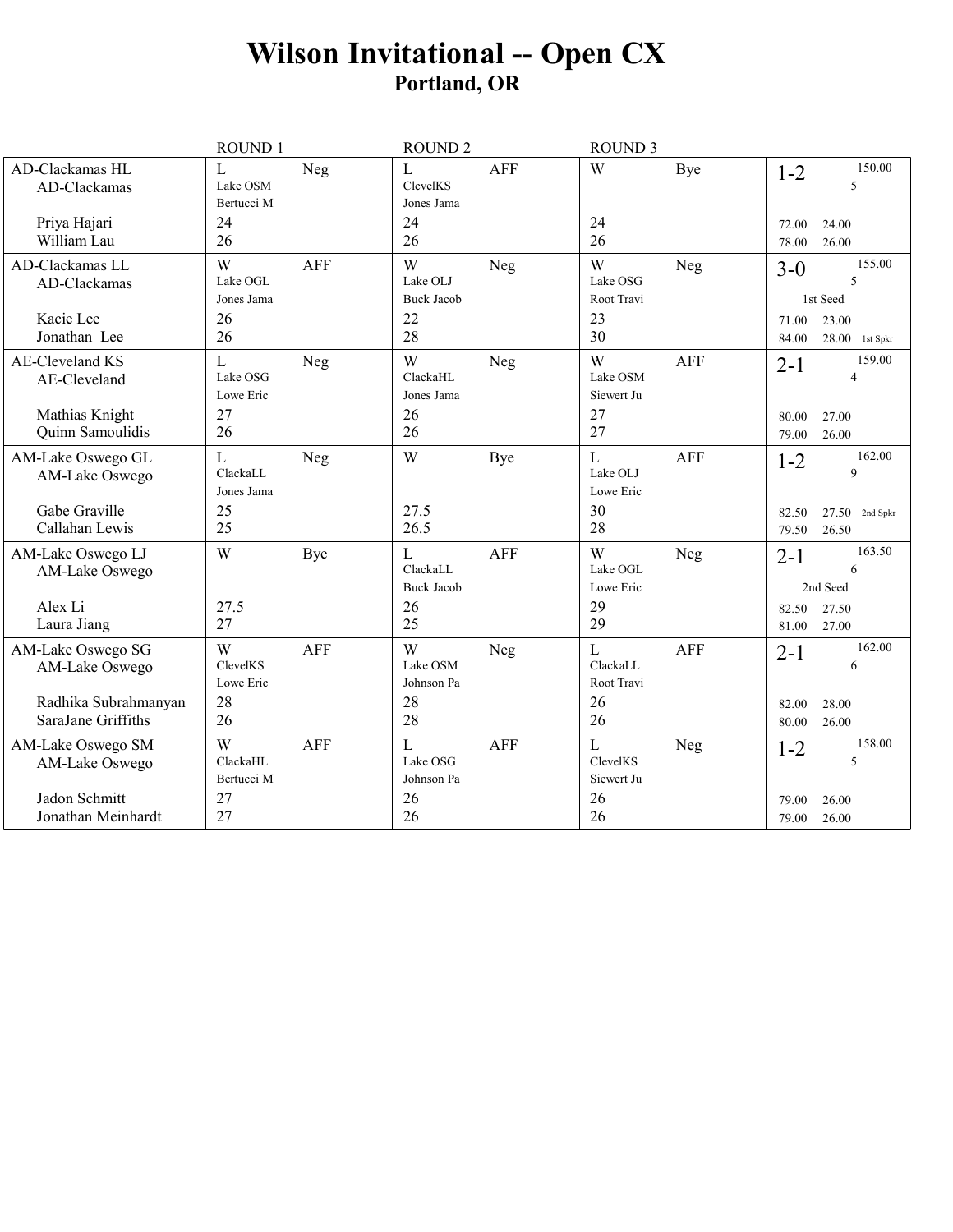## **Wilson Invitational -- Novice LD** Portland, OR

|                                                          | ROUND 1                                               | <b>ROUND 2</b>                                     | <b>ROUND 3</b>                                                  |                                                          |
|----------------------------------------------------------|-------------------------------------------------------|----------------------------------------------------|-----------------------------------------------------------------|----------------------------------------------------------|
| <b>AG-Crescent Valley S</b><br><b>AG-Crescent Valley</b> | $\mathbf L$<br>Neg<br>Westy W<br>Doran Mich           | W<br><b>AFF</b><br><b>Westy P</b><br>Schaefer D    | $\mathbf L$<br>Neg<br>LincolnS<br>Root Steve                    | 79.00<br>$1 - 2$<br>5                                    |
| <b>Aravind Sriram</b>                                    | 25                                                    | 28                                                 | 26                                                              | 79.00<br>26.00                                           |
| AN-Lakeridge W<br>AN-Lakeridge<br>Lindsey Wignot         | W<br><b>AFF</b><br>LincolnS<br>Doran Mich<br>26       | W<br><b>AFF</b><br>Westy N<br>Stump John<br>29     | W<br>Neg<br>Westy M<br><b>Buck Jacob</b><br>24                  | 79.00<br>$3-0$<br>6<br>1st Seed<br>79.00<br>26.00        |
| AP-Lincoln C<br>AP-Lincoln<br>Srinik Chinnam             | W<br><b>AFF</b><br><b>Westy P</b><br>Malan Bria<br>27 | $\mathbf{L}$<br>Neg<br>Westy M<br>Stump John<br>28 | $\mathbf{L}$<br>Neg<br>Westy N<br><b>Buck Jacob</b><br>22       | 77.00<br>$1 - 2$<br>5<br>77.00<br>27.00                  |
| AP-Lincoln S<br>AP-Lincoln<br>Illiana Schuring           | $\mathbf{L}$<br>Neg<br>Lake W<br>Doran Mich<br>25     | <b>AFF</b><br>W<br>Westy W<br>Schaefer D<br>28     | W<br><b>AFF</b><br>Cresc S<br>Root Steve<br>27                  | 80.00<br>$2 - 1$<br>6<br>80.00<br>27.00                  |
| AT-Rex Putnam L<br>AT-Rex Putnam<br>Jason Lee            | <b>AFF</b><br>L<br>Westy M<br>Campos-Dav<br>21        | W<br>Bye<br>21                                     | L<br>Neg<br>Westy W<br>Root Steve<br>21                         | 63.00<br>$1 - 2$<br>6<br>63.00<br>21.00                  |
| AX-Westview M<br>AX-Westview<br>Neha Mishra              | W<br>Neg<br><b>RPHS L</b><br>Campos-Dav<br>28         | W<br><b>AFF</b><br>LincolnC<br>Stump John<br>29    | $\mathbf{L}$<br><b>AFF</b><br>Lake W<br><b>Buck Jacob</b><br>23 | 80.00<br>$2 - 1$<br>5<br>$28.00$ 2nd Spkr<br>80.00       |
| <b>AX-Westview N</b><br>AX-Westview<br>Sushrut Nunna     | W<br>Bye<br>25                                        | $\mathbf{L}$<br>Neg<br>Lake W<br>Stump John<br>28  | W<br><b>AFF</b><br>LincolnC<br><b>Buck Jacob</b><br>22          | 75.00<br>$2 - 1$<br>6<br>25.00<br>75.00                  |
| <b>AX-Westview P</b><br>AX-Westview                      | L<br>Neg<br>LincolnC<br>Malan Bria                    | $\mathbf{L}$<br>Neg<br>Cresc S<br>Schaefer D       | W<br>Bye                                                        | 75.00<br>$1 - 2$<br>3                                    |
| Daniel Park                                              | 24                                                    | 26                                                 | 25                                                              | 25.00<br>75.00                                           |
| AX-Westview W<br>AX-Westview                             | W<br><b>AFF</b><br>Cresc S<br>Doran Mich              | $\overline{L}$<br>Neg<br>LincolnS<br>Schaefer D    | W<br><b>AFF</b><br><b>RPHS L</b><br>Root Steve                  | 82.00<br>$2 - 1$<br>$\overline{\mathcal{L}}$<br>2nd Seed |
| Shuxi Wu                                                 | 28                                                    | 27                                                 | 27                                                              | 82.00 27.00 1st Spkr                                     |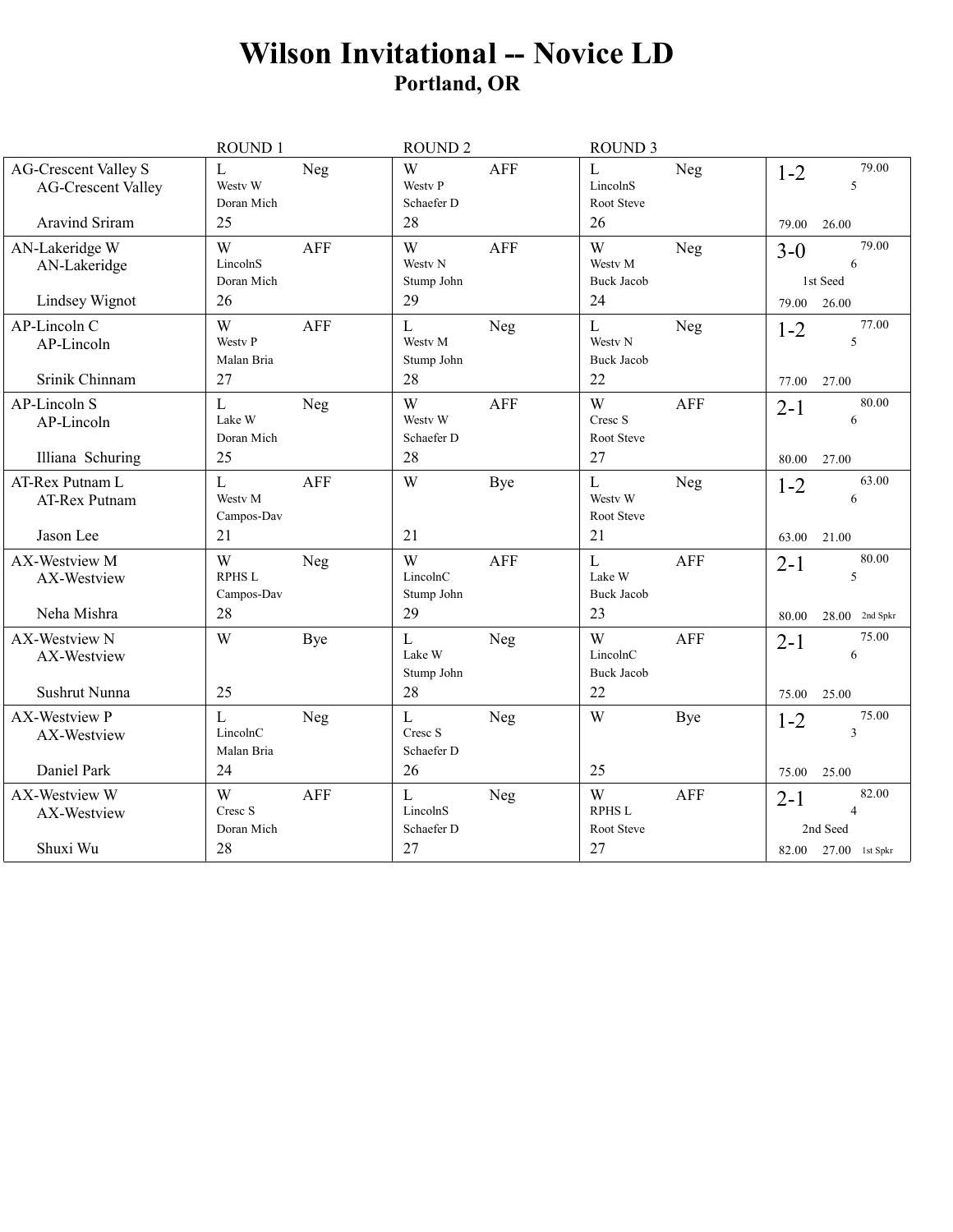## **Wilson Invitational -- Open LD Portland, OR**

|                                                                            | <b>ROUND1</b>                                             | <b>ROUND 2</b>                                 |            | <b>ROUND 3</b>                             |            |                                                                           |
|----------------------------------------------------------------------------|-----------------------------------------------------------|------------------------------------------------|------------|--------------------------------------------|------------|---------------------------------------------------------------------------|
| AE-Cleveland H<br>AE-Cleveland                                             | W<br><b>AFF</b><br>Corv V<br>Root Steve                   | W<br>Westy G<br>Dozier Bet                     | Neg        | W<br>Cresc G<br>Augustine                  | Neg        | 87.00<br>$3-0$<br>5<br>1st Seed                                           |
| Henry Harding                                                              | 30                                                        | 28                                             |            | 29                                         |            | 29.00<br>87.00<br>1st Spkr                                                |
| AE-Cleveland J<br>AE-Cleveland<br>Arlo Johnson                             | L<br><b>AFF</b><br>Westy G<br>Root Steve<br>27            | L<br>Westy Y<br>Malan Bria<br>28               | Neg        | L<br>Westy D<br>Umber Audr<br>25           | Neg        | 80.00<br>$0 - 3$<br>3<br>27.00<br>80.00                                   |
| AF-Corvallis V<br>AF-Corvallis<br>Christine Van Winkle-Sha                 | L<br>Neg<br>ClevelH<br>Root Steve<br>28                   | W<br>Westy D<br>Malan Bria<br>30               | <b>AFF</b> | W<br>Westy Y<br>Reed Stewa<br>28           | <b>Neg</b> | 86.00<br>$2 - 1$<br>5<br>4th Seed<br>28.00<br>4th Spkr<br>86.00           |
| <b>AG-Crescent Valley G</b><br><b>AG-Crescent Valley</b><br>Hannah Gilbert | W<br>AFF<br>Westy Y<br>Schaefer D<br>29                   | W<br>LincolnB<br>Silverman<br>28               | Neg        | $\mathbf{L}$<br>ClevelH<br>Augustine<br>29 | <b>AFF</b> | 86.00<br>$2 - 1$<br>6<br>3rd Seed<br>$29.00$ 2nd Spkr<br>86.00            |
| <b>AP-Lincoln B</b><br>AP-Lincoln<br>Jamie Bikales                         | W<br><b>AFF</b><br>Westy D<br>Morgan-Ste<br>28            | L<br>Cresc G<br>Silverman<br>24                | <b>AFF</b> | W<br>Westy K<br>Kaplan<br>27               | Neg        | 79.00<br>$2 - 1$<br>4<br>27.00<br>79.00                                   |
| AP-Lincoln H<br>AP-Lincoln<br>Jonathan Huang                               | $\mathbf L$<br><b>AFF</b><br>Tigard A<br>Schaefer D<br>28 | $\mathbf L$<br><b>SAHSW</b><br>Silverman<br>25 | Neg        | W<br>MHS <sub>S</sub><br>Kaplan<br>26      | <b>Neg</b> | 79.00<br>$1 - 2$<br>5<br>79.00<br>26.00                                   |
| AR-McMinnville Sh<br>AR-McMinnville<br>Brady Sheilds                       | $\mathbf{L}$                                              | $\mathbf L$<br>Westy K<br>Isbell Mar<br>25     | Neg        | L<br>LincolnH<br>Kaplan<br>24              | <b>AFF</b> | 49.00<br>$0 - 3$<br>$\overline{c}$<br>49.00<br>24.00                      |
| AR-McMinnville Sm<br>AR-McMinnville<br>Hope Smothers                       | W<br><b>AFF</b><br>Westy K<br>Groff Debb<br>27            | $\mathbf{L}$<br>Westy J<br>Dozier Bet<br>24    | Neg        | W<br>Westy A<br>Augustine<br>27            | Neg        | 78.00<br>$2 - 1$<br>4<br>27.00<br>78.00                                   |
| AU-South Albany W<br>AU-South Albany<br>Ian Walker                         | $\mathbf{L}$<br>Neg<br>Westy A<br>Morgan-Ste<br>28        | W<br>LincolnH<br>Silverman<br>27               | <b>AFF</b> | W<br>Westy G<br>Reed Stewa<br>29           | <b>AFF</b> | 84.00<br>$2 - 1$<br>3<br>84.00<br>28.00                                   |
| AW-Tigard A<br>AW-Tigard<br>Clarissa Au                                    | W<br>Neg<br>LincolnH<br>Schaefer D<br>29                  | W<br>Westv A<br>Isbell Mar<br>28               | AFF        | W<br>Westy J<br>Umber Audr<br>29           | <b>AFF</b> | 86.00<br>$3-0$<br>$\overline{4}$<br>2nd Seed                              |
| AX-Westview A<br>AX-Westview<br>Divya Amirtharaj                           | W<br>AFF<br><b>SAHSW</b><br>Morgan-Ste<br>29              | $\mathbf{L}$<br>Tigard A<br>Isbell Mar<br>26   | Neg        | $\mathbf L$<br>MHS S<br>Augustine<br>29    | AFF        | 86.00<br>$29.00$ 3rd Spkr<br>84.00<br>$1 - 2$<br>$\tau$<br>29.00<br>84.00 |
| AX-Westview D<br>AX-Westview<br>Shefali Deosthali                          | $\mathbf{L}$<br>Neg<br>LincolnB<br>Morgan-Ste<br>27       | L<br>Corv V<br>Malan Bria<br>27                | Neg        | W<br>ClevelJ<br>Umber Audr<br>26           | <b>AFF</b> | 80.00<br>$1 - 2$<br>4<br>27.00<br>80.00                                   |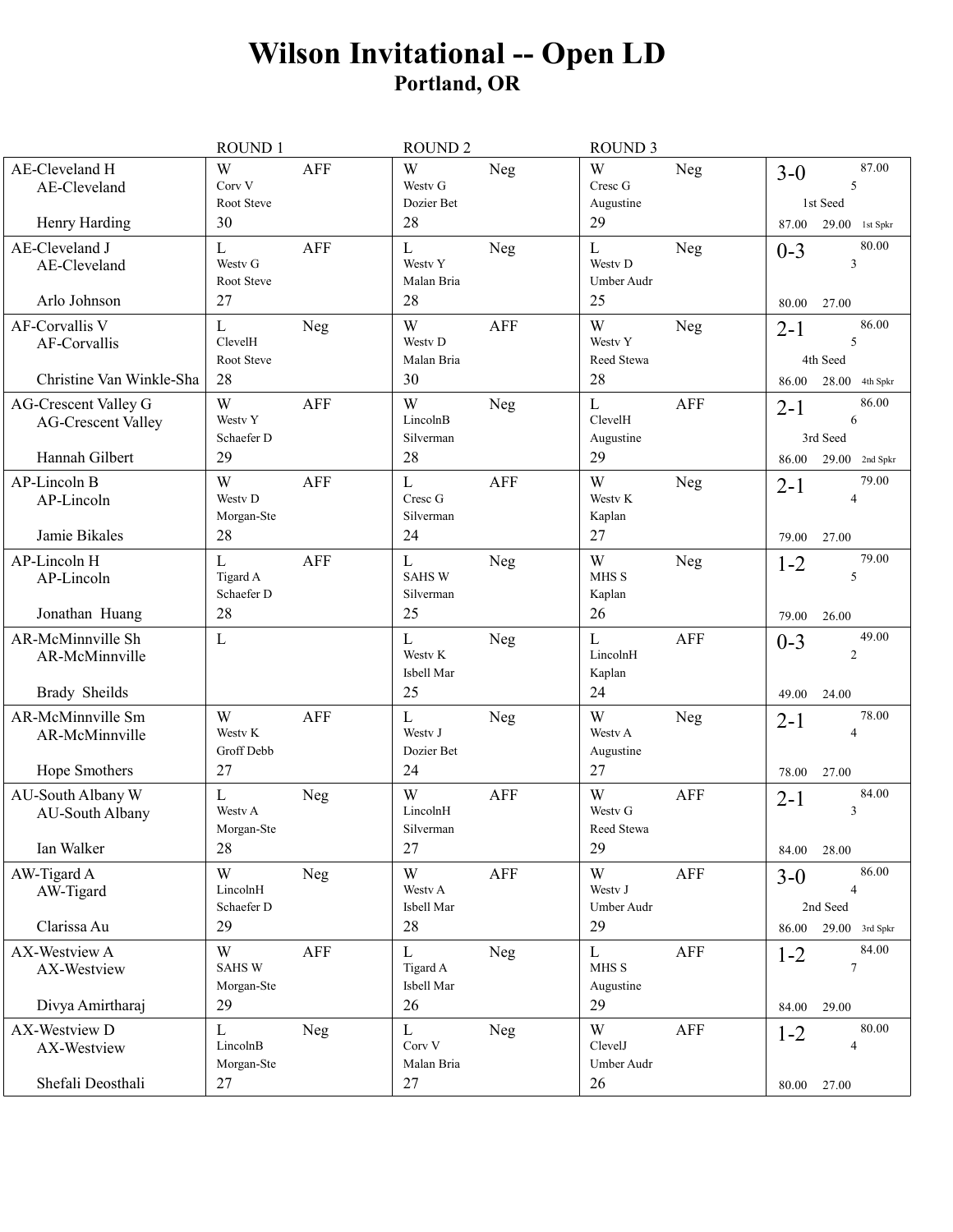## **Wilson Invitational -- Open LD Portland, OR**

|                              | <b>ROUND1</b> |     | ROUND <sub>2</sub> |     | <b>ROUND 3</b>     |     |         |            |
|------------------------------|---------------|-----|--------------------|-----|--------------------|-----|---------|------------|
| AX-Westview G<br>AX-Westview | W<br>ClevelJ  | Neg | L<br>ClevelH       | AFF | L<br><b>SAHS W</b> | Neg | $1 - 2$ | 83.00<br>5 |
|                              | Root Steve    |     | Dozier Bet         |     | Reed Stewa         |     |         |            |
| Samarth Goyal                | 29            |     | 26                 |     | 28                 |     | 83.00   | 28.00      |
| AX-Westview J                | W             | Bye | W                  | AFF | L                  | Neg | $2 - 1$ | 82.50      |
| AX-Westview                  |               |     | MHS S              |     | Tigard A           |     |         | 9          |
|                              |               |     | Dozier Bet         |     | Umber Audr         |     |         |            |
| Aditya Jain                  | 27.5          |     | 27                 |     | 28                 |     | 82.50   | 27.50      |
| AX-Westview K                | L             | Neg | W                  | AFF | L                  | AFF | $1-2$   | 80.00      |
| AX-Westview                  | MHS S         |     | MHS S              |     | LincolnB           |     |         | 4          |
|                              | Groff Debb    |     | Isbell Mar         |     | Kaplan             |     |         |            |
| Akhila Kandaswamy            | 26            |     | 28                 |     | 26                 |     | 80.00   | 26.00      |
| AX-Westview Y                | L             | Neg | W                  | AFF | L                  | AFF | $1 - 2$ | 85.00      |
| AX-Westview                  | Cresc G       |     | ClevelJ            |     | Corv V             |     |         | 4          |
|                              | Schaefer D    |     | Malan Bria         |     | Reed Stewa         |     |         |            |
| Louis Ye                     | 28            |     | 30                 |     | 27                 |     | 85.00   | 28.00      |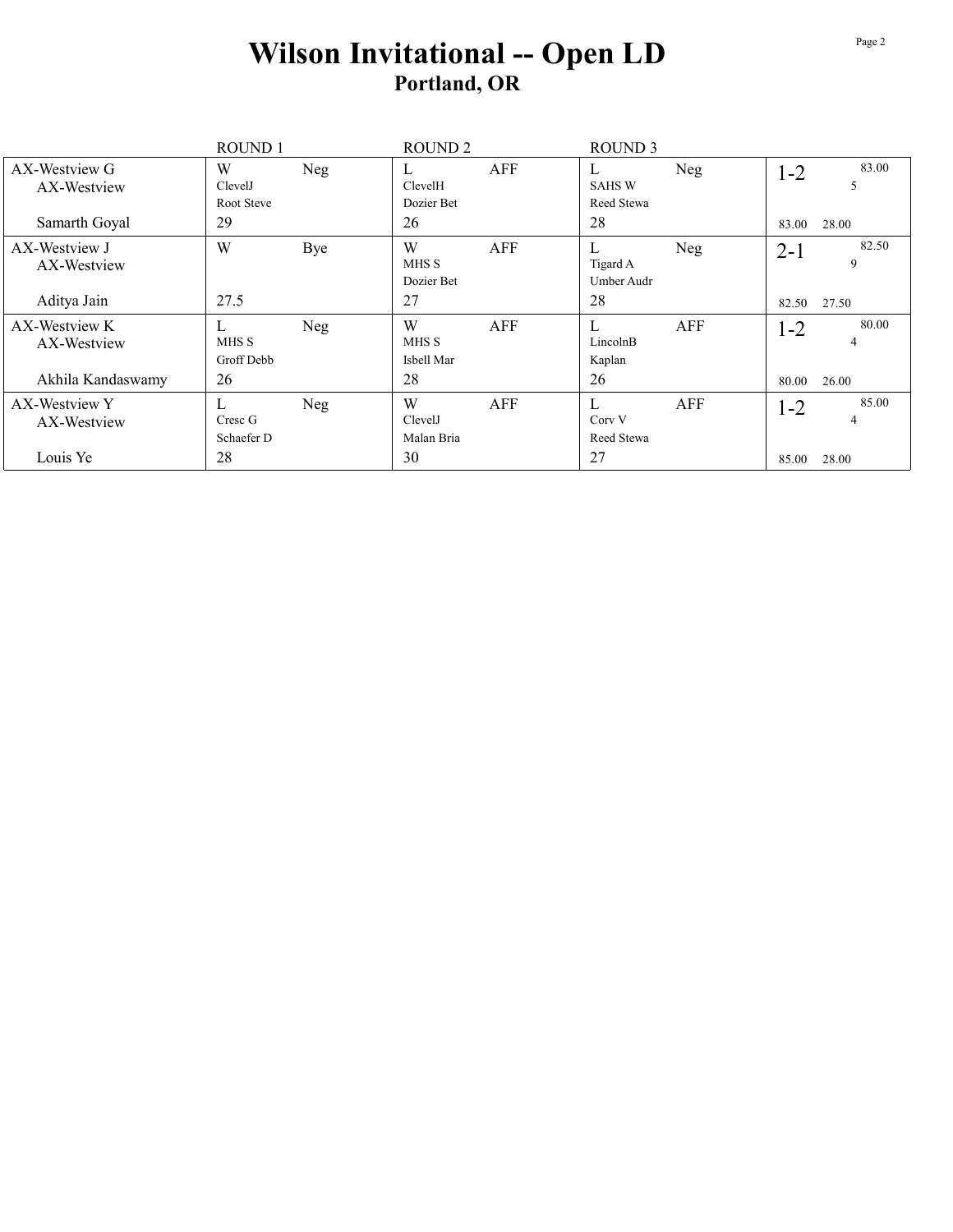## **Wilson Invitational Portland, OR**

**Division: Open LD**

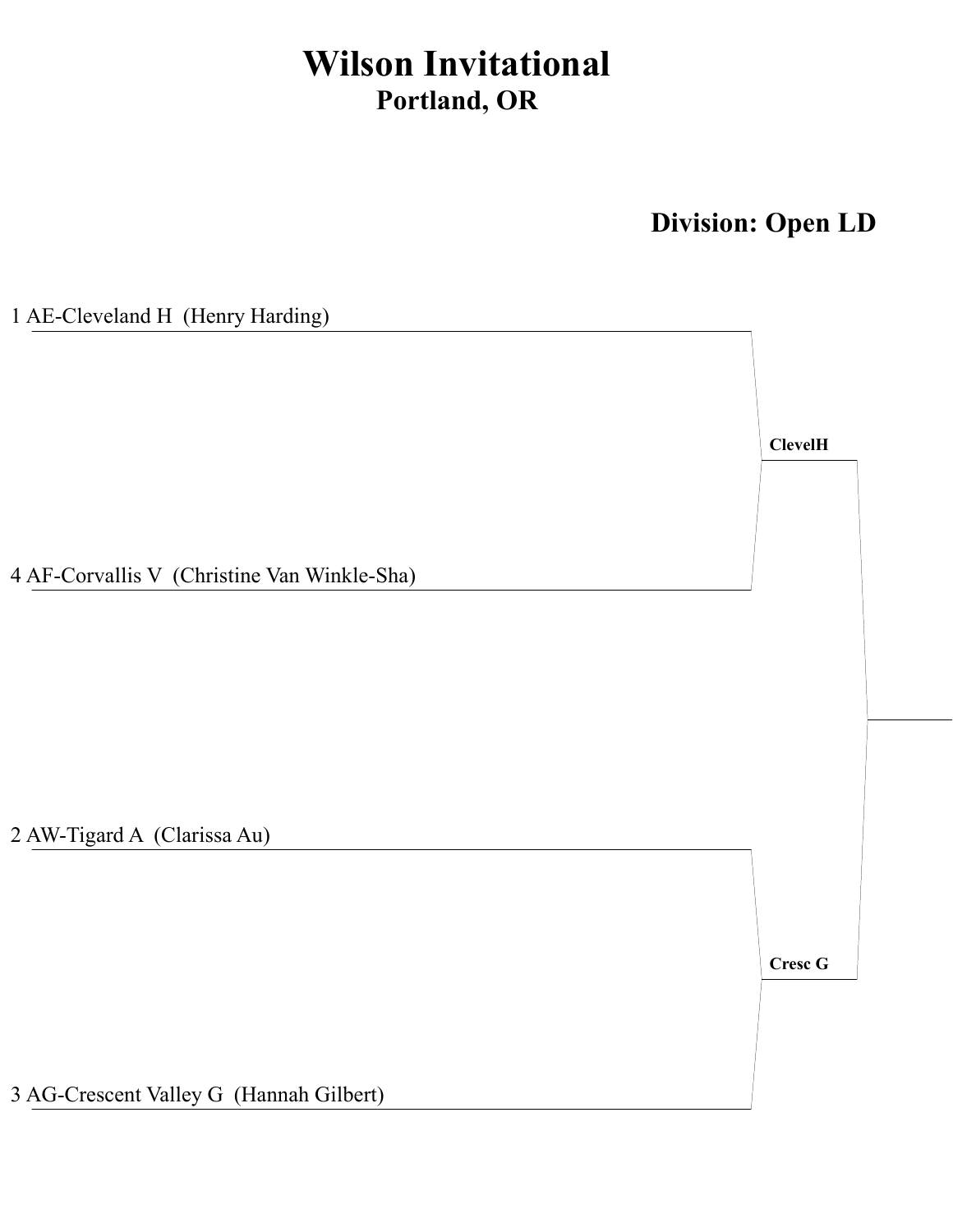## **Wilson Invitational -- Novice Public Forum Portland, OR October 24, 2015**

|                                                       | <b>ROUND1</b>                     |     | ROUND <sub>2</sub>     |     | ROUND <sub>3</sub>  |     |                |                                       |
|-------------------------------------------------------|-----------------------------------|-----|------------------------|-----|---------------------|-----|----------------|---------------------------------------|
| <b>AH-David Douglas SH</b><br><b>AH-David Douglas</b> | W                                 | Bye | W<br><b>DDHS SL</b>    | AFF | W<br><b>SAHS SL</b> | Neg | $3 - 0$        | 153.00                                |
| Honey Sebeh                                           | 24.5                              |     | Devulapall<br>24       |     | 25                  |     | 73.50          | 1st Seed<br>24.50                     |
| Layla Hollins                                         | 26.5                              |     | 28                     |     | 25                  |     | 79.50          | 26.50<br>1st Spkr                     |
| AH-David Douglas SL<br><b>AH-David Douglas</b>        | W<br><b>SAHS SL</b>               | Neg | L<br><b>DDHS SH</b>    | Neg | W                   | Bye | $2 - 1$        | 148.50<br>6                           |
| <b>Austin Stutters</b><br>Jimmy Leiu                  | Clark Jenn<br>26<br>25            |     | Devulapall<br>22<br>26 |     | 24<br>25.5          |     | 72.00<br>76.50 | 2nd Seed<br>24.00<br>$25.50$ 2nd Spkr |
| AU-South Albany SL<br>AU-South Albany                 | L<br><b>DDHS SL</b><br>Clark Jenn | AFF | W                      | Bye | <b>DDHS SH</b>      | AFF | $1 - 2$        | 147.00<br>9                           |
| Logan Simpson<br>Noah Lancaster                       | 24<br>24                          |     | 24.5<br>24.5           |     | 25<br>25            |     | 73.50<br>73.50 | 24.50<br>24.50                        |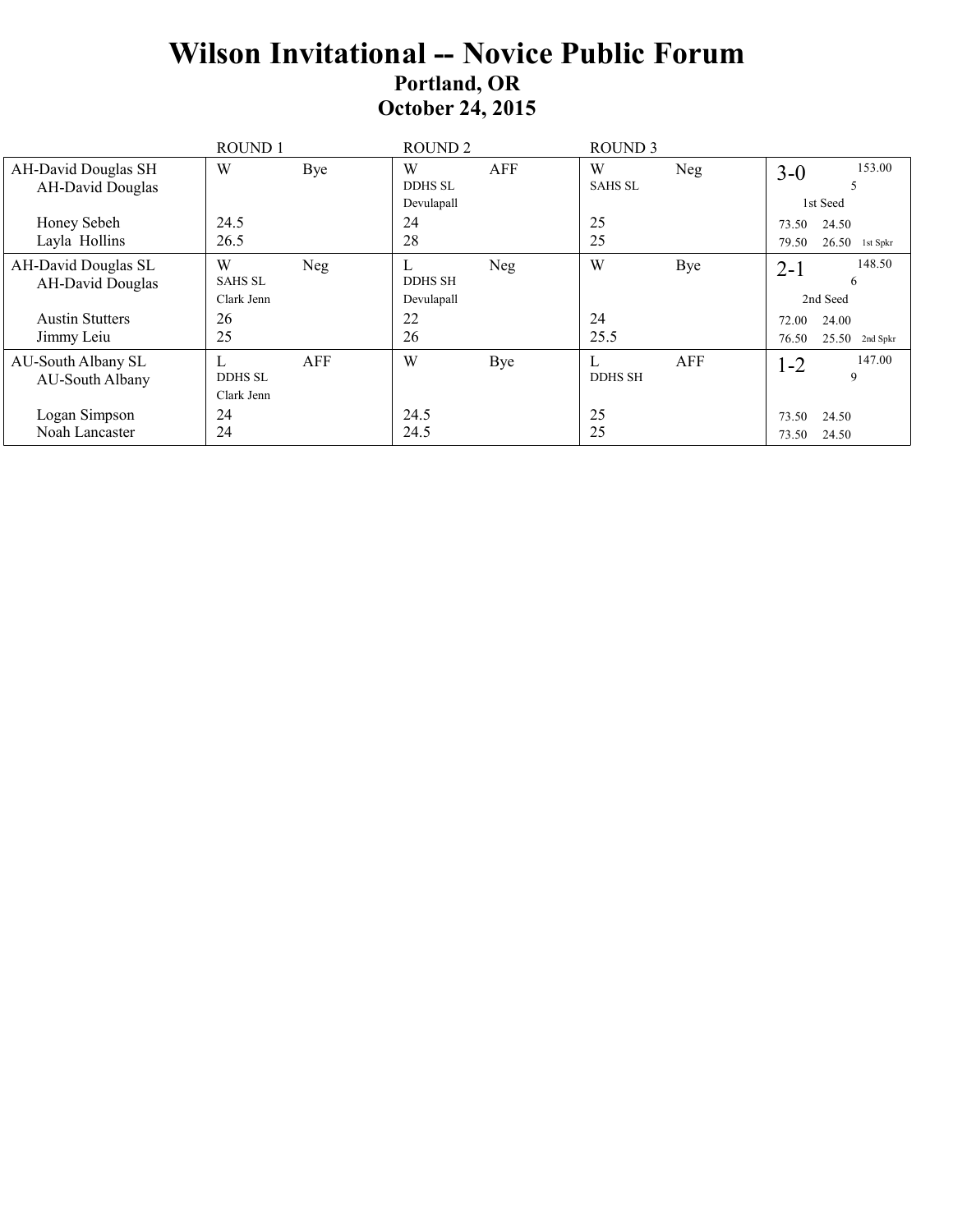## Wilson Invitational -- Open Public Forum<br>Portland, OR **October 24, 2015**

|                                                                     | ROUND 1                                                    | <b>ROUND 2</b>                                            | <b>ROUND 3</b>                                                               |                                                                       |
|---------------------------------------------------------------------|------------------------------------------------------------|-----------------------------------------------------------|------------------------------------------------------------------------------|-----------------------------------------------------------------------|
| AB-Canby WW<br>AB-Canby<br>Elley Wolf<br>Joseph Withers             | L<br><b>AFF</b><br>Hood RWL<br>Kurse<br>28<br>26           | $\mathbf L$<br>Neg<br>Lake OOL<br>Abbruzzese<br>23<br>27  | $\mathbf{L}$<br>AFF<br>WestviVO<br>Campos-Dav<br>26<br>26                    | 156.00<br>$0 - 3$<br>Δ<br>77.00<br>26.00<br>79.00<br>26.00            |
| AE-Cleveland CB<br>AE-Cleveland                                     | <b>AFF</b><br>L<br><b>MHS SB</b><br>Vankudre S             | $\mathbf L$<br><b>AFF</b><br>LincolDR<br>Theofelis        | W<br>AFF<br>Lake OPD<br>Badgley An                                           | 164.00<br>$1 - 2$<br>5                                                |
| Terrell Cunningham<br>Joseph Brower                                 | 25<br>25                                                   | 28<br>28                                                  | 28<br>30                                                                     | 28.00<br>81.00<br>28.00<br>83.00                                      |
| <b>AF-Corvallis MN</b><br>AF-Corvallis                              | W<br>Neg<br>LincolDR<br>Kurse                              | $\mathbf L$<br><b>AFF</b><br><b>MHS SB</b><br>Theofelis   | $\mathbf{L}$<br>Neg<br>LincolAE<br>Bertucci M                                | 155.00<br>$1 - 2$<br>7                                                |
| Rose Martines<br>Pragyna Naik                                       | 26<br>28                                                   | 22<br>25                                                  | 26<br>28                                                                     | 26.00<br>74.00<br>81.00<br>28.00                                      |
| AK-Hood River WL<br>AK-Hood River<br>Amy Webber<br>Mason Leavitt    | W<br>Neg<br>Canby WW<br>Kurse<br>25                        | W<br>Neg<br>LincolHS<br>Jain Sande<br>24<br>25            | $\mathbf{L}$<br><b>AFF</b><br><b>MHS SB</b><br><b>Bertucci M</b><br>26<br>26 | 154.00<br>$2 - 1$<br>4<br>25.00<br>75.00                              |
| AM-Lake Oswego OL<br>AM-Lake Oswego                                 | 28<br>L<br>Neg<br>LincolAE<br><b>Bray Erin</b>             | W<br><b>AFF</b><br>Canby WW<br>Abbruzzese                 | $\mathbf{L}$<br>Neg<br>LincolDR<br>Park Chang                                | 79.00<br>26.00<br>160.00<br>$1 - 2$<br>4                              |
| Jason O'Brien<br>Joe Lantow                                         | 27<br>27                                                   | 25<br>29                                                  | 27<br>25                                                                     | 27.00<br>79.00<br>81.00<br>27.00                                      |
| AM-Lake Oswego PD<br>AM-Lake Oswego<br>Kyle Padgett<br>Jackson Dyal | L<br>Neg<br>WestviKM<br>Dozier Bet<br>28<br>29             | $\mathbf L$<br>Neg<br>MHS GP<br>Kaplan<br>26<br>27        | $\mathbf L$<br>Neg<br>ClevelCB<br>Badgley An<br>27<br>29                     | 166.00<br>$0 - 3$<br>6<br>81.00<br>27.00<br>$29.00$ 1st Spkr<br>85.00 |
| AN-Lakeridge WR<br>AN-Lakeridge<br>Laura Wang<br>Maya Rajani        | <b>AFF</b><br>L<br><b>MHS GP</b><br>Vankudre S<br>22<br>22 | W<br><b>AFF</b><br>WestviVO<br>Kaplan<br>28<br>27         | W<br><b>AFF</b><br>LincolHS<br>Campos-Dav<br>28<br>27                        | 154.00<br>$2 - 1$<br>4<br>28.00<br>78.00<br>27.00<br>76.00            |
| AP-Lincoln AE<br>AP-Lincoln<br>Stella Augustine                     | W<br>AFF<br>Lake OOL<br>Bray Erin<br>27                    | $\mathbf L$<br><b>AFF</b><br>WestviKM<br>Witt Jorda<br>24 | $\ensuremath{\text{W}}$<br>AFF<br>CorvalMN<br>Bertucci M<br>27               | 159.00<br>$2 - 1$<br>5<br>27.00<br>78.00                              |
| Jake Ehlers<br>AP-Lincoln DR                                        | 27<br>$\mathbf L$<br>AFF                                   | 26<br>W<br>Neg                                            | 28<br>W<br>AFF                                                               | 27.00<br>81.00<br>162.00<br>$2 - 1$                                   |
| AP-Lincoln<br>Kelsey Dunn                                           | CorvalMN<br>Kurse<br>27                                    | ClevelCB<br>Theofelis<br>29                               | Lake OOL<br>Park Chang<br>27                                                 | 3                                                                     |
| Anisha RajBhandary                                                  | 25                                                         | 28                                                        | 26                                                                           | 27.00<br>83.00<br>26.00<br>79.00                                      |
| AP-Lincoln HS<br>AP-Lincoln                                         | W<br>Neg<br>WestviVO<br>Dozier Bet                         | $\mathbf L$<br>AFF<br>Hood RWL<br>Jain Sande              | $\mathbf L$<br>Neg<br>LakeriWR<br>Campos-Dav                                 | 161.00<br>$1 - 2$<br>5                                                |
| Noah Hoffman<br>Brad Subramaniam                                    | 26<br>25                                                   | 26<br>27                                                  | 29<br>28                                                                     | 26.00<br>81.00<br>27.00<br>80.00                                      |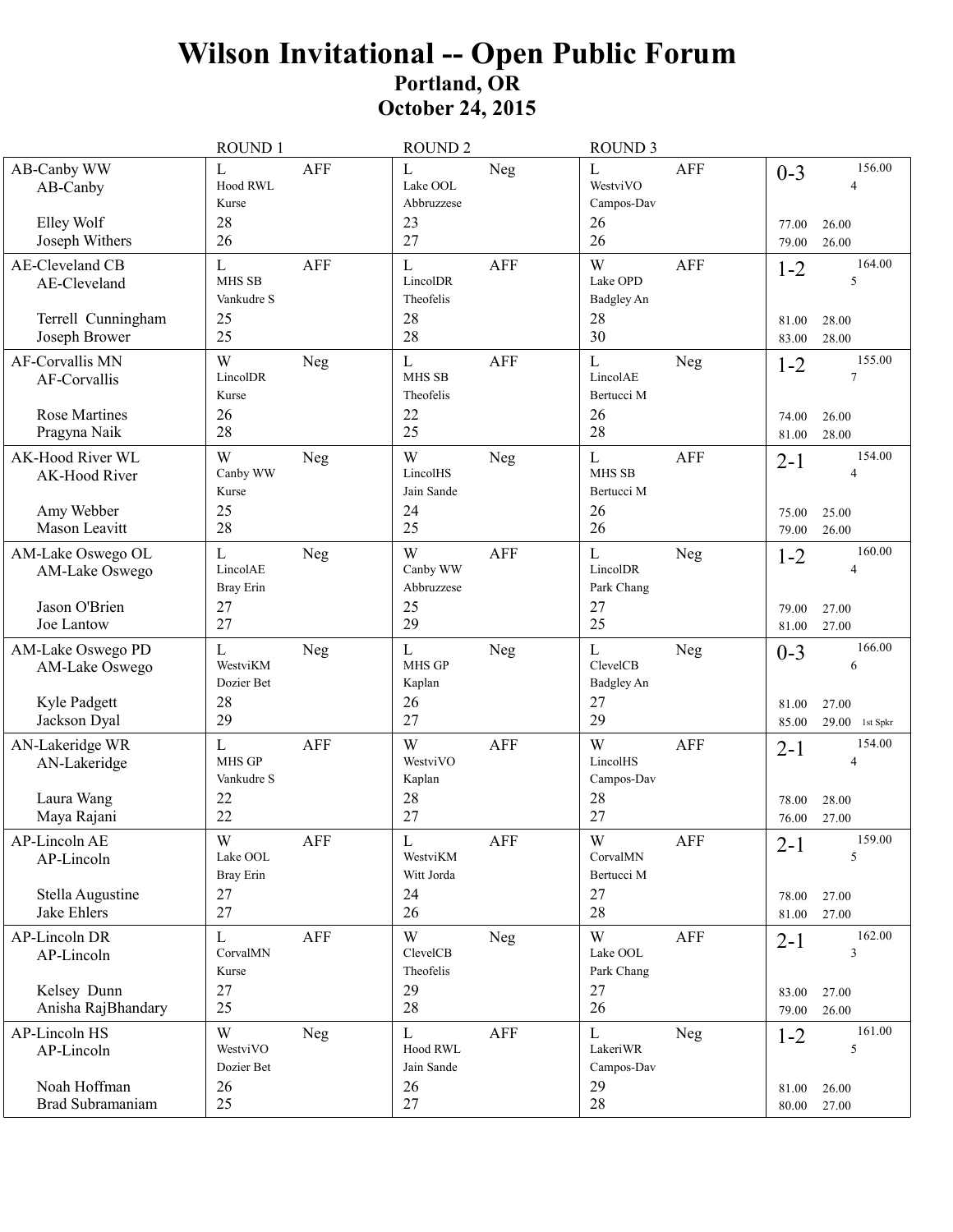## Wilson Invitational -- Open Public Forum Portland, OR **October 24, 2015**

|                                      | ROUND 1                            | ROUND <sub>2</sub>                 | ROUND <sub>3</sub>                      |                                              |
|--------------------------------------|------------------------------------|------------------------------------|-----------------------------------------|----------------------------------------------|
| AR-McMinnville GP<br>AR-McMinnville  | W<br>Neg<br>LakeriWR<br>Vankudre S | W<br>AFF<br>Lake OPD<br>Kaplan     | AFF<br>L<br>WestviKM<br>Badgley An      | 162.00<br>$2 - 1$<br>5                       |
| Joe Gullo<br>Benjamin Pollak         | 23<br>27                           | 28<br>29                           | 27<br>28                                | 27.00<br>78.00<br>28.00<br>84.00             |
| AR-McMinnville SB<br>AR-McMinnville  | W<br>Neg<br>ClevelCB<br>Vankudre S | W<br>Neg<br>CorvalMN<br>Theofelis  | W<br>Neg<br>Hood RWL<br>Bertucci M      | 160.00<br>$3 - 0$<br>4<br>2nd Seed           |
| Matt Stefansky<br>Seth Buck          | 28<br>25                           | 26<br>27                           | 27<br>27                                | 27.00<br>81.00<br>27.00<br>79.00             |
| AX-Westview KM<br>AX-Westview        | W<br>AFF<br>Lake OPD<br>Dozier Bet | W<br>Neg<br>LincolAE<br>Witt Jorda | W<br>Neg<br><b>MHS GP</b><br>Badgley An | 167.00<br>$3-0$<br>4<br>1st Seed             |
| Aakash Kurse<br>Nikhil Mishra        | 28<br>28                           | 29<br>26                           | 28<br>28                                | 28.00<br>85.00<br>2nd Spkr<br>28.00<br>82.00 |
| AX-Westview VO<br>AX-Westview        | AFF<br>L<br>LincolHS<br>Dozier Bet | L<br>Neg<br>LakeriWR<br>Kaplan     | W<br>Neg<br>Canby WW<br>Campos-Dav      | 159.00<br>$1 - 2$<br>3                       |
| Sudarshan Vankudre<br>Suchith Otturu | 23<br>23                           | 26<br>28                           | 29<br>30                                | 78.00<br>26.00<br>28.00<br>81.00             |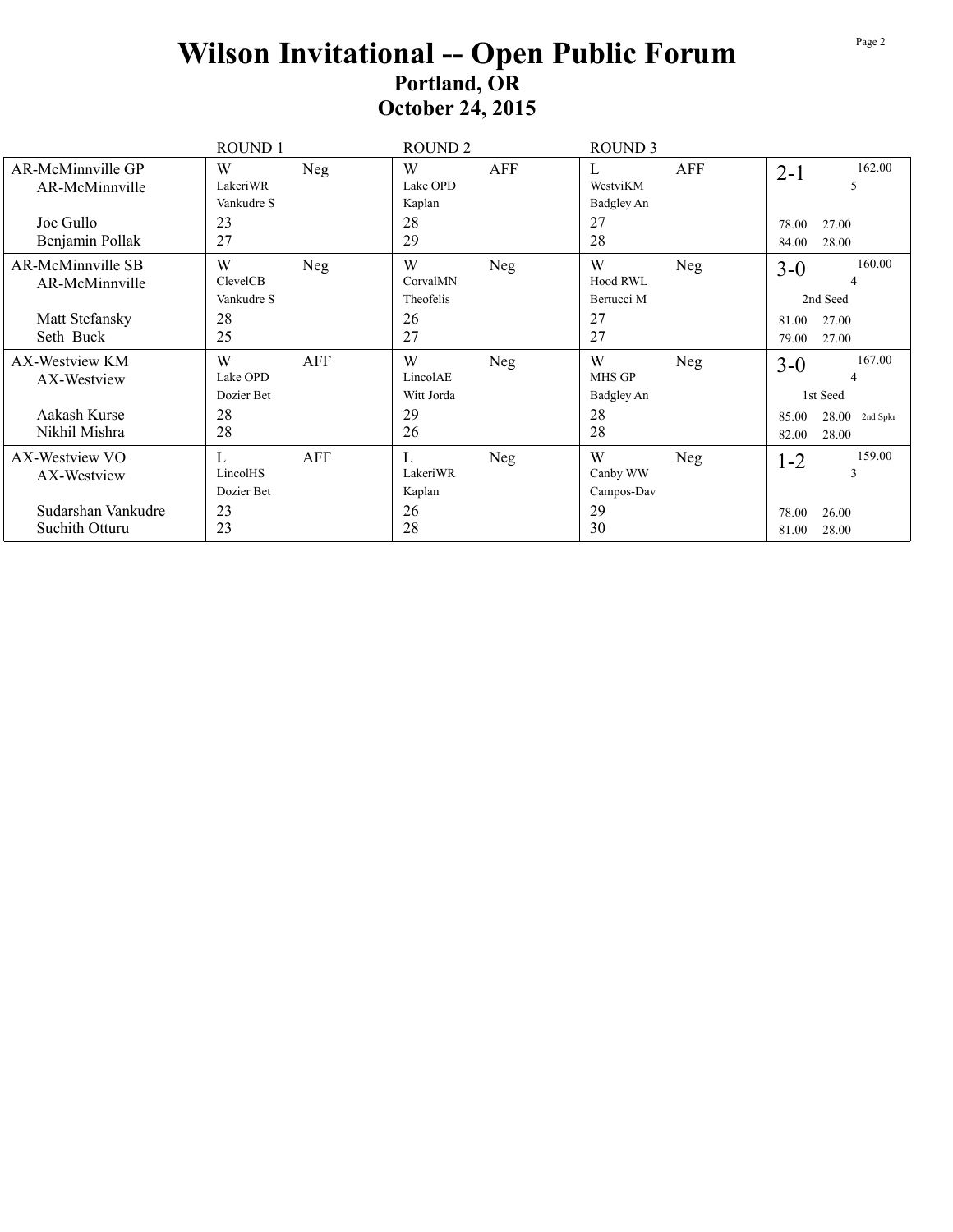## **Wilson Invitational** Portland, OR **October 24, 2015**

**Division: Open Public Fo** 

1 AX-Westview KM (Aakash Kurse & Nikhil Mishra)

WestviKM

2 AR-McMinnville SB (Matt Stefansky & Seth Buck)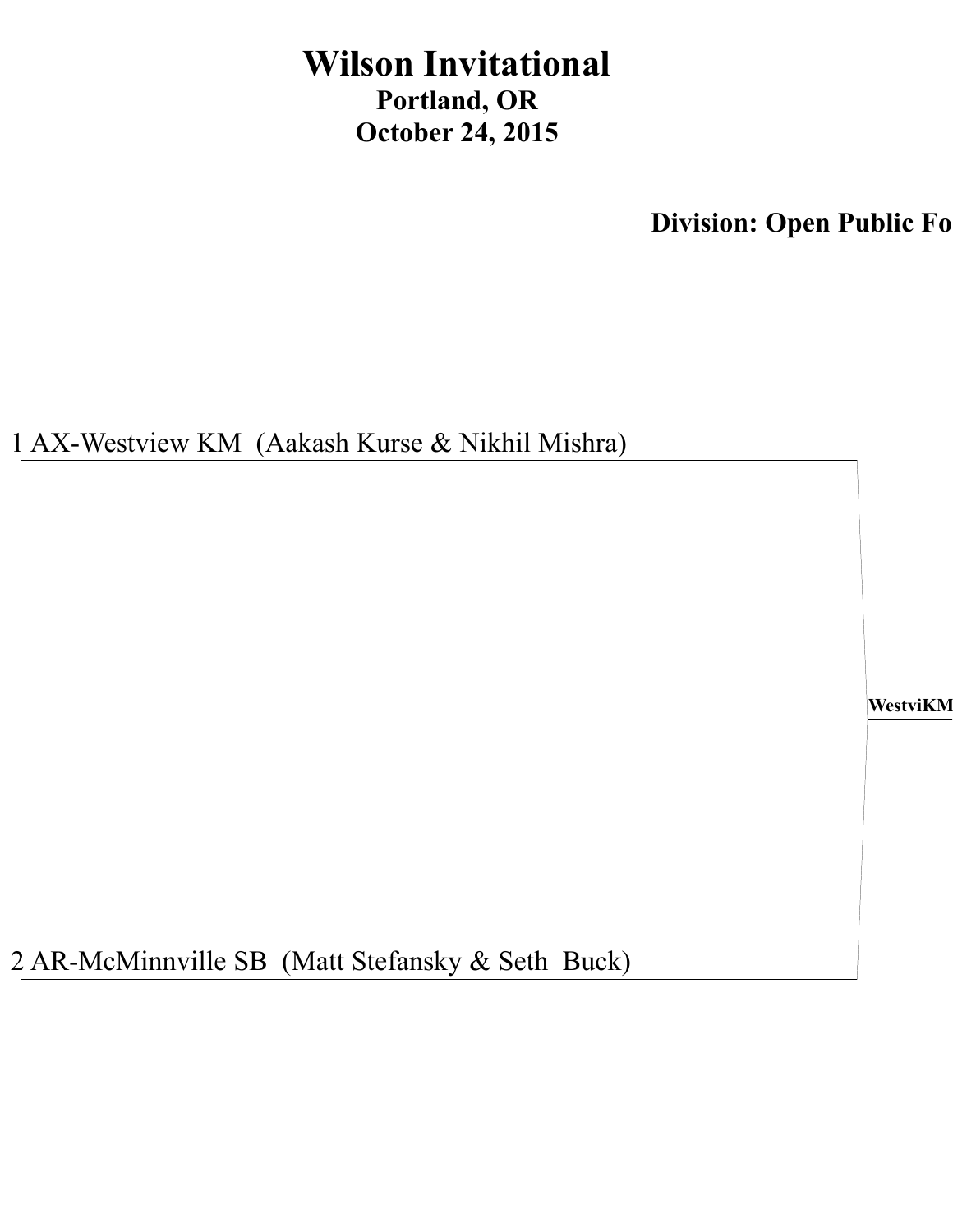## **Wilson Invitational -- Novice Parli Portland, OR October 24, 2015**

|                                                                                | <b>ROUND 1</b>                                    |            | <b>ROUND 2</b>                                    |            | <b>ROUND 3</b>                                    |            |                           |                                                       |
|--------------------------------------------------------------------------------|---------------------------------------------------|------------|---------------------------------------------------|------------|---------------------------------------------------|------------|---------------------------|-------------------------------------------------------|
| <b>AE-Cleveland CK</b><br>AE-Cleveland<br>Natalie Cheechov<br>Gwen Kaliszewski | W<br><b>MHS LA</b><br>Jain Sande<br>27<br>26      | <b>AFF</b> | W<br>LincolKW<br>Park Chang<br>26<br>28           | Neg        | W<br>WestviNS<br>Rincon Alb<br>26<br>26           | <b>AFF</b> | $3-0$<br>79.00<br>80.00   | 159.00<br>3<br>26.00<br>26.00                         |
| AE-Cleveland DA<br>AE-Cleveland                                                | $\mathbf L$<br>WestviNS<br>Welch Penn             | <b>AFF</b> | W<br><b>MHS LA</b><br>Ontiveros                   | Neg        | W<br>WilsonSD<br>Vankudre S                       | <b>AFF</b> | $2 - 1$                   | 160.00<br>3                                           |
| Nora Degens<br>Nicholas Avendano                                               | 28<br>23                                          |            | 29<br>27                                          |            | 27<br>26                                          |            | 84.00<br>76.00            | $28.00$ 2nd Spkr<br>26.00                             |
| AE-Cleveland DW<br>AE-Cleveland                                                | L<br>WilsonSD<br>Devulapall                       | Neg        | L<br>WilsonCM<br>Miller Jas                       | <b>AFF</b> | W<br><b>MHS LA</b><br>Clark Jenn                  | <b>AFF</b> | $1 - 2$                   | 152.00<br>$\overline{2}$                              |
| Leo Dierker<br>Andras Williams-Thomas                                          | 23<br>25                                          |            | 25<br>26                                          |            | 26<br>27                                          |            | 74.00<br>78.00            | 25.00<br>26.00                                        |
| AE-Cleveland GB<br>AE-Cleveland<br>Linnea Gilius<br>Isabella Baird             | W<br>LakeriAM<br>martines s<br>27<br>28           | Neg        | $\mathbf L$<br>La SalGQ<br>Rincon Alb<br>22<br>24 | <b>AFF</b> | W<br><b>MHS AW</b><br>Witt Jorda<br>25<br>26      | Neg        | $2 - 1$<br>74.00<br>78.00 | 152.00<br>5<br>25.00<br>26.00                         |
| AE-Cleveland HW<br>AE-Cleveland                                                | L<br>La SalGQ<br>Abbruzzese                       | Neg        | $\mathbf L$<br>LakeriTC<br>Agarwal Na             | <b>AFF</b> | $\mathbf{L}$<br>LakeriAM<br><b>Burke Larr</b>     | Neg        | $0 - 3$                   | 146.00<br>6                                           |
| Charisse Hung<br>Saiming Wenger                                                | 27<br>24                                          |            | 21<br>20                                          |            | 27<br>27                                          |            | 75.00<br>71.00            | 27.00<br>24.00                                        |
| AE-Cleveland MJ<br>AE-Cleveland<br>Bella Mounsy<br>Ella Jones                  | W<br>WestviCS<br>Griffiths<br>27<br>29            | AFF        | W<br><b>MHS AW</b><br>Root Steve<br>26<br>27      | Neg        | L<br>LincolLB<br>Welch Penn<br>25<br>25           | Neg        | $2 - 1$<br>78.00<br>81.00 | 159.00<br>5<br>26.00<br>27.00                         |
| AE-Cleveland TH<br>AE-Cleveland<br>Alexander Taylor<br>Henry Hawking           | L<br>LincolLB<br>Reed Stewa<br>24<br>25           | Neg        | W<br>LakeriAM<br>Mehta Bina<br>27<br>27           | <b>AFF</b> | W<br>WilsonCM<br>Agarwal Na<br>27<br>25           | Neg        | $2 - 1$<br>78.00<br>77.00 | 155.00<br>5<br>27.00<br>25.00                         |
| AL-La Salle Prep GQ<br>AL-La Salle Prep<br>Winnie Gregory<br>Katie Quines      | $\mathbf W$<br>ClevelHW<br>Abbruzzese<br>28<br>27 | AFF        | $\mathbf W$<br>ClevelGB<br>Rincon Alb<br>27<br>24 | Neg        | $\mathbf W$<br>WestviCS<br>Stump John<br>29<br>29 | Neg        | $3-0$<br>84.00<br>80.00   | 164.00<br>3<br>2nd Seed<br>28.00<br>1st Spkr<br>27.00 |
| AN-Lakeridge AM<br>AN-Lakeridge<br>Eva Augst<br>Seba Marin-Quiros              | L<br>ClevelGB<br>martines s<br>25<br>23           | AFF        | L<br>ClevelTH<br>Mehta Bina<br>25<br>24           | Neg        | W<br>ClevelHW<br><b>Burke Larr</b><br>28<br>26    | AFF        | $1 - 2$<br>78.00<br>73.00 | 151.00<br>4<br>25.00<br>24.00                         |
| AN-Lakeridge TC<br>AN-Lakeridge<br><b>Hsiang Thum</b><br>Evelyn Cooper         | $\mathbf L$<br>MHS AW<br>Jain Niles<br>28<br>25   | AFF        | W<br>ClevelHW<br>Agarwal Na<br>22<br>21           | Neg        | W<br>WIlsonFJ<br>27<br>28                         | Neg        | $2 - 1$<br>77.00          | 151.00<br>$\overline{c}$<br>27.00                     |
|                                                                                |                                                   |            |                                                   |            |                                                   |            | 74.00                     | 25.00                                                 |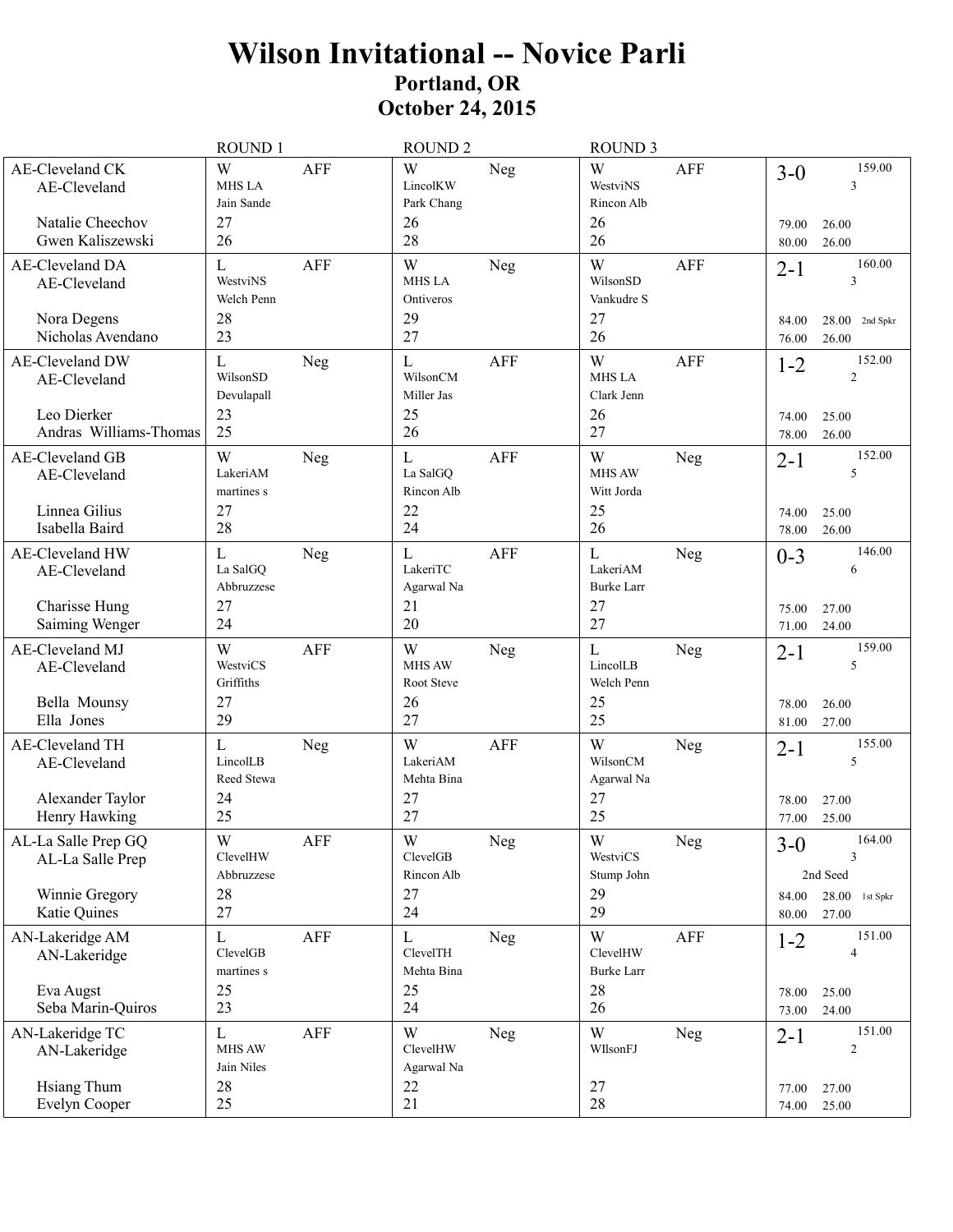## **Wilson Invitational -- Novice Parli Portland, OR October 24, 2015**

|                                                                                | ROUND 1                                                  | <b>ROUND 2</b>                                                 | <b>ROUND 3</b>                                                  |                                                            |
|--------------------------------------------------------------------------------|----------------------------------------------------------|----------------------------------------------------------------|-----------------------------------------------------------------|------------------------------------------------------------|
| AP-Lincoln KW<br>AP-Lincoln<br>Semeredin Kundin<br>Wilson Walker               | W<br>Bye<br>WilsonRK<br>24<br>26                         | L<br><b>AFF</b><br>ClevelCK<br>Park Chang<br>23<br>26          | L<br>Neg<br>WestviND<br>LeSieur Je<br>25<br>26                  | 150.00<br>$1 - 2$<br>9<br>72.00<br>24.00<br>78.00<br>26.00 |
| AP-Lincoln LB<br>AP-Lincoln                                                    | W<br><b>AFF</b><br>ClevelTH<br>Reed Stewa                | W<br>Neg<br>WestviND<br>Hung Cynth                             | W<br>AFF<br>ClevelMJ<br>Welch Penn                              | 165.00<br>$3-0$<br>6<br>1st Seed                           |
| Kate LeBlanc<br>Ruby Belle Booth                                               | 26<br>27                                                 | 27<br>27                                                       | 29<br>29                                                        | 27.00<br>82.00<br>27.00<br>83.00                           |
| AR-McMinnville AW<br>AR-McMinnville                                            | W<br>Neg<br>LakeriTC<br>Jain Niles                       | L<br>AFF<br>ClevelMJ<br>Root Steve                             | $\mathbf L$<br><b>AFF</b><br>ClevelGB<br>Witt Jorda             | 151.00<br>$1 - 2$<br>6                                     |
| Mike Abeyta<br>Eli Wiles                                                       | 25<br>28                                                 | 24<br>25                                                       | 23<br>26                                                        | 24.00<br>72.00<br>26.00<br>79.00                           |
| AR-McMinnville LA<br>AR-McMinnville<br>Megan Lemrick<br>Lauren Armstrong       | $\mathbf L$<br>Neg<br>ClevelCK<br>Jain Sande<br>24<br>24 | L<br><b>AFF</b><br>ClevelDA<br>Ontiveros<br>26<br>27           | $\mathbf L$<br><b>Neg</b><br>ClevelDW<br>Clark Jenn<br>25<br>25 | 151.00<br>$0 - 3$<br>6<br>25.00<br>75.00<br>25.00<br>76.00 |
| AX-Westview CS<br>AX-Westview                                                  | L<br>Neg<br>ClevelMJ<br>Griffiths                        | W<br><b>AFF</b><br>WIlsonFJ<br>Doran Mich                      | <b>AFF</b><br>L<br>La SalGQ<br>Stump John                       | 160.00<br>$1 - 2$<br>6                                     |
| Grant Chen<br>Saisreekar Singam                                                | 28<br>26                                                 | 27<br>26                                                       | 27<br>26                                                        | 82.00<br>27.00<br>26.00<br>78.00                           |
| AX-Westview ND<br>AX-Westview<br><b>Bharath Namboothiry</b><br>Chaithu Dikkala | W<br>Neg<br>WilsonCM<br>Root Travi<br>28<br>25           | L<br><b>AFF</b><br>LincolLB<br>Hung Cynth<br>23<br>22          | W<br><b>AFF</b><br>LincolKW<br>LeSieur Je<br>27<br>26           | 151.00<br>$2 - 1$<br>5<br>78.00<br>27.00<br>25.00<br>73.00 |
| AX-Westview NS<br>AX-Westview<br>Advaith Nair<br>Rohith Sudhakar               | W<br>Neg<br>ClevelDA<br>Welch Penn<br>23<br>28           | W<br><b>AFF</b><br>WilsonSD<br>Clark Jenn<br>27<br>28          | L<br>Neg<br>ClevelCK<br>Rincon Alb<br>23<br>23                  | 152.00<br>$2 - 1$<br>6<br>23.00<br>73.00<br>28.00<br>79.00 |
| AY-Wilson CM<br>AY-Wilson<br>Gabe Colasurdo                                    | $\mathbf L$<br>AFF<br>WestviND<br>Root Travi<br>25       | $\ensuremath{\text{W}}$<br>Neg<br>ClevelDW<br>Miller Jas<br>27 | $\mathbf L$<br>AFF<br>ClevelTH<br>Agarwal Na<br>25              | 151.00<br>$1 - 2$<br>5<br>25.00<br>77.00                   |
| Madeline Mapes<br>AY-Wilson FJ                                                 | 23<br>W<br>Bye                                           | 28<br>$\mathbf{L}$<br><b>Neg</b>                               | 23<br>AFF<br>L                                                  | 23.00<br>74.00<br>114.00<br>$1 - 2$                        |
| AY-Wilson                                                                      |                                                          | WestviCS<br>Doran Mich                                         | LakeriTC                                                        | $\sqrt{5}$                                                 |
| Helen Fick<br>Clarissa Jacobowitch                                             | 13<br>25                                                 | 25<br>24                                                       | 1<br>26                                                         | 13.00<br>39.00<br>25.00<br>75.00                           |
| AY-Wilson SD<br>AY-Wilson                                                      | W<br><b>AFF</b><br>ClevelDW<br>Devulapall                | L<br>Neg<br>WestviNS<br>Clark Jenn                             | L<br>Neg<br>ClevelDA<br>Vankudre S                              | 159.00<br>$1 - 2$<br>5                                     |
| William Sweek<br><b>Grant Dillard</b>                                          | 26<br>27                                                 | 27<br>27                                                       | 25<br>27                                                        | 26.00<br>78.00<br>81.00 27.00                              |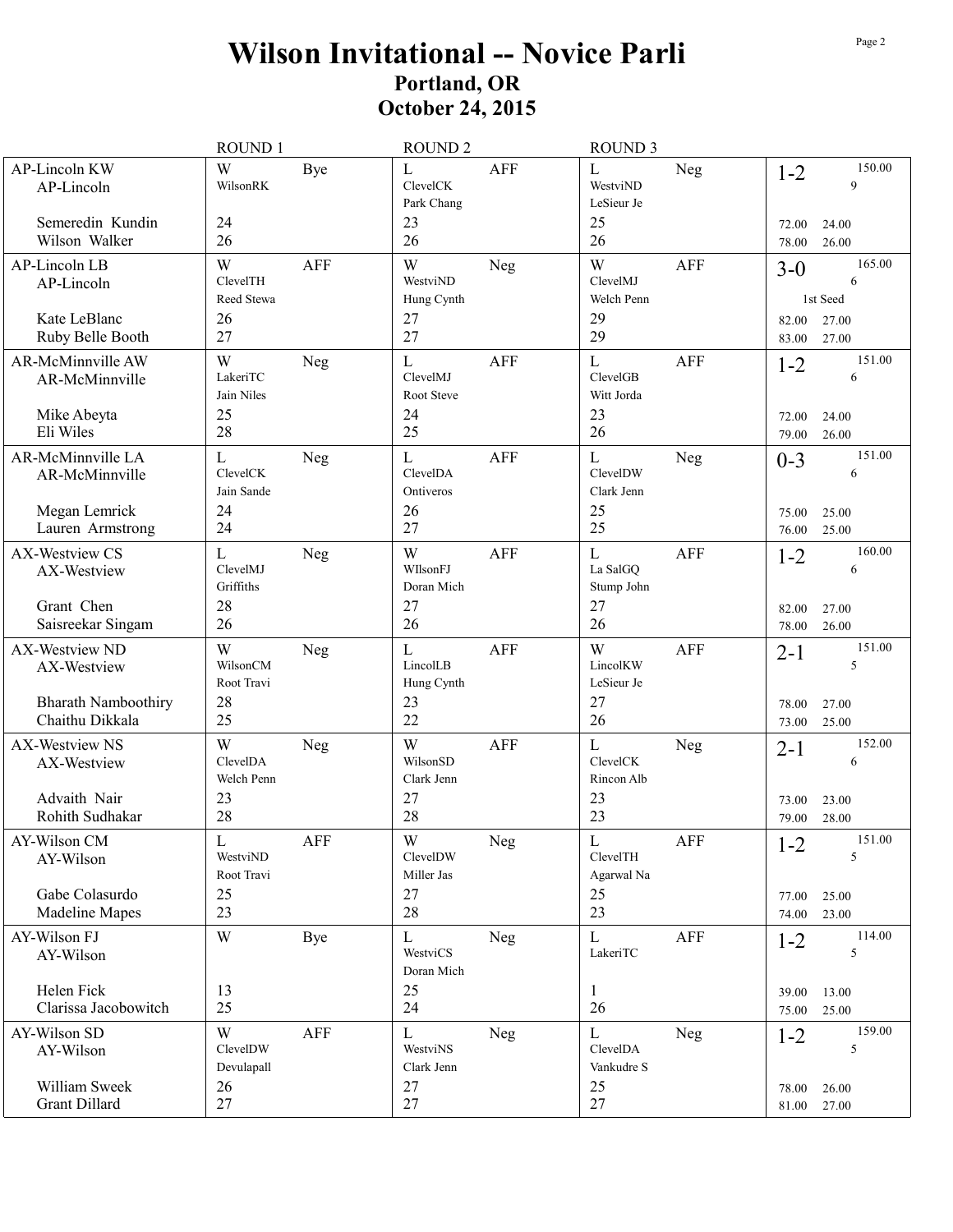## **Wilson Invitational Portland, OR October 24, 2015**

**Division: Novice Parli**

1 AP-Lincoln LB (Kate LeBlanc & Ruby Belle Booth)

**LincolLB**

2 AL-La Salle Prep GQ (Winnie Gregory & Katie Quines)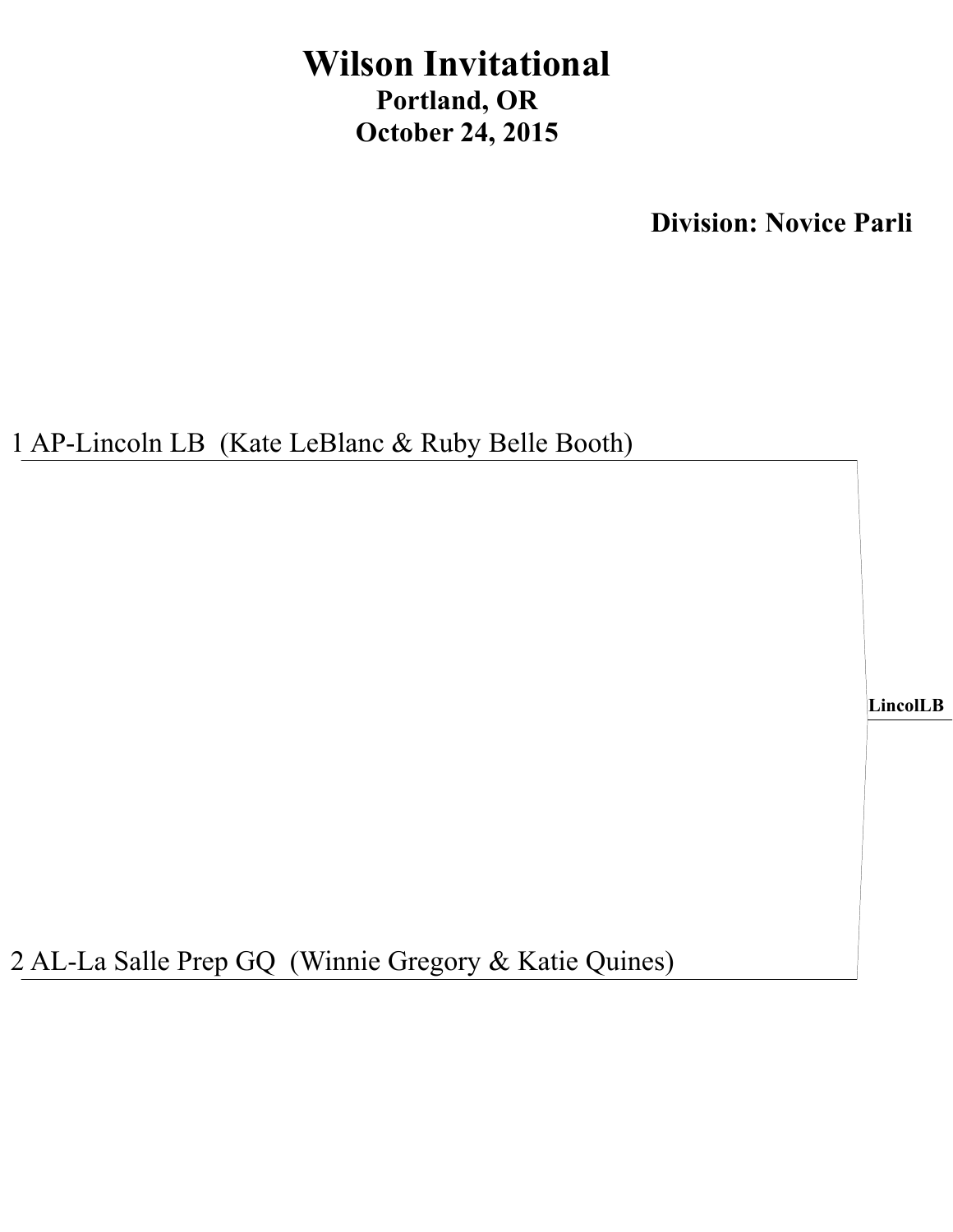# Wilson Invitational -- Open Parli<br>Portland, OR<br>October 24, 2015

|                                                                                        | ROUND <sub>1</sub>                                       | ROUND <sub>2</sub>                                         | ROUND <sub>3</sub>                                               |                                                            |
|----------------------------------------------------------------------------------------|----------------------------------------------------------|------------------------------------------------------------|------------------------------------------------------------------|------------------------------------------------------------|
| <b>AC-Catlin Gabel EZ</b><br><b>AC-Catlin Gabel</b><br>David Edelman<br>Isabelle Zheng | W<br><b>AFF</b><br>La SalLK<br>Pizzo Rock<br>29<br>27    | $\mathbf L$<br>Neg<br>LincolPC<br>Morgan-Ste<br>27<br>27   | W<br>Neg<br>LincolMP<br>Johnson Pa<br>28<br>24                   | 162.00<br>$2 - 1$<br>28.00<br>84.00<br>27.00<br>78.00      |
| AD-Clackamas GW<br>AD-Clackamas<br>Luke Geist                                          | L<br>Neg<br>Hood RMK<br>Witt Jorda<br>26                 | $\mathbf L$<br><b>AFF</b><br>WestviMB<br>Wolff Kath<br>25  | W<br>Neg<br><b>ClevelBB</b><br>Jain Sande<br>26                  | 150.00<br>$1 - 2$<br>5<br>26.00<br>77.00                   |
| Nelson Wong                                                                            | 25                                                       | 23                                                         | 25                                                               | 25.00<br>73.00                                             |
| AD-Clackamas MM<br>AD-Clackamas                                                        | W<br>Neg<br>SouthrLG<br>Park Chang                       | W<br><b>AFF</b><br>GreshaBR<br>Welch Penn                  | W<br><b>Neg</b><br>ClevelSS<br>Theofelis                         | 162.00<br>$3-0$<br>3<br>4th Seed                           |
| Kathryn Magee<br>A.J. Moss                                                             | 27<br>25                                                 | 27<br>29                                                   | 28<br>26                                                         | 27.00<br>82.00<br>26.00<br>80.00                           |
| <b>AE-Cleveland BB</b><br>AE-Cleveland<br>Destiny Beaver<br>Alex Blosser               | L<br>Neg<br><b>SAHS FE</b><br>Felberg Je<br>24<br>27     | $\mathbf L$<br><b>AFF</b><br>GreshaSH<br>Kurse<br>24<br>26 | <b>AFF</b><br>$\mathbf{L}$<br>ClackaGW<br>Jain Sande<br>27<br>24 | 152.00<br>$0 - 3$<br>3<br>24.00<br>75.00<br>26.00<br>77.00 |
| <b>AE-Cleveland CR</b><br>AE-Cleveland                                                 | $\mathbf{L}$<br><b>AFF</b><br>SouthrJJ<br>LeSieur Je     | W<br>Neg<br>La SalLK<br>Southworth                         | W<br>Neg<br><b>SAHS FE</b><br>Jones                              | 166.00<br>$2 - 1$<br>5                                     |
| Noah Christen<br><b>Ben Rutter</b>                                                     | 27<br>27                                                 | 28<br>27                                                   | 28<br>29                                                         | 28.00<br>83.00<br>83.00<br>27.00                           |
| <b>AE-Cleveland KR</b><br>AE-Cleveland<br>Theo Karlsen                                 | L<br>Neg<br>LincolDW<br>Rodgers B<br>27                  | <b>AFF</b><br>$\mathbf L$<br>SouthrLG<br>Jain Niles<br>28  | W<br><b>AFF</b><br>La SalFY<br>Devulapall<br>28                  | 157.00<br>$1 - 2$<br>3<br>83.00<br>28.00                   |
| Harrison Rower                                                                         | 24                                                       | 26                                                         | 24                                                               | 24.00<br>74.00                                             |
| <b>AE-Cleveland SG</b><br>AE-Cleveland<br>Nicky Stump                                  | W<br>Neg<br>GreshaSH<br>Compton Ma<br>28                 | W<br><b>AFF</b><br>LincolDW<br>Pizzo Rock<br>27            | $\mathbf{L}$<br><b>Neg</b><br>SouthrLM<br>Morgan-Ste<br>27       | 165.00<br>$2 - 1$<br>6<br>27.00<br>82.00                   |
| Jozef Galaski-Standow                                                                  | 28                                                       | 28                                                         | 27                                                               | 28.00<br>83.00                                             |
| <b>AE-Cleveland SS</b><br>AE-Cleveland                                                 | $\ensuremath{\text{W}}$<br>Neg<br>WestviMB<br>Isbell Mar | AFF<br>$\mathbf L$<br>SouthrLM<br>Root Travi               | AFF<br>$\mathbf L$<br>ClackaMM<br>Theofelis                      | 168.00<br>$1 - 2$<br>8                                     |
| Glen Skahill<br>Logan Stone                                                            | 30<br>29                                                 | 29<br>27                                                   | 27<br>26                                                         | $29.00$ 2nd Spkr<br>86.00<br>27.00<br>82.00                |
| AJ-Gresham BR<br>AJ-Gresham                                                            | W<br>AFF<br>Hood RHB<br>Johnson Pa                       | $\mathbf L$<br>Neg<br>ClackaMM<br>Welch Penn               | $\mathbf L$<br>AFF<br>La SalLK<br>Dozier Bet                     | 142.00<br>$1 - 2$<br>6                                     |
| Kristina Bocharova<br>Teo Ramirez                                                      | 22<br>25                                                 | 25<br>26                                                   | 22<br>22                                                         | 22.00<br>69.00<br>25.00<br>73.00                           |
| AJ-Gresham SH<br>AJ-Gresham<br>Melah Sengsavanh                                        | $\mathbf L$<br>AFF<br>ClevelSG<br>Compton Ma<br>26       | W<br>Neg<br>ClevelBB<br>Kurse<br>22                        | $\mathbf L$<br>AFF<br>Hood RHB<br>Kojenov Vi<br>20               | 151.00<br>$1 - 2$<br>$\overline{4}$<br>22.00<br>68.00      |
| Robert Harris                                                                          | 26                                                       | 27                                                         | 30                                                               | 27.00<br>83.00                                             |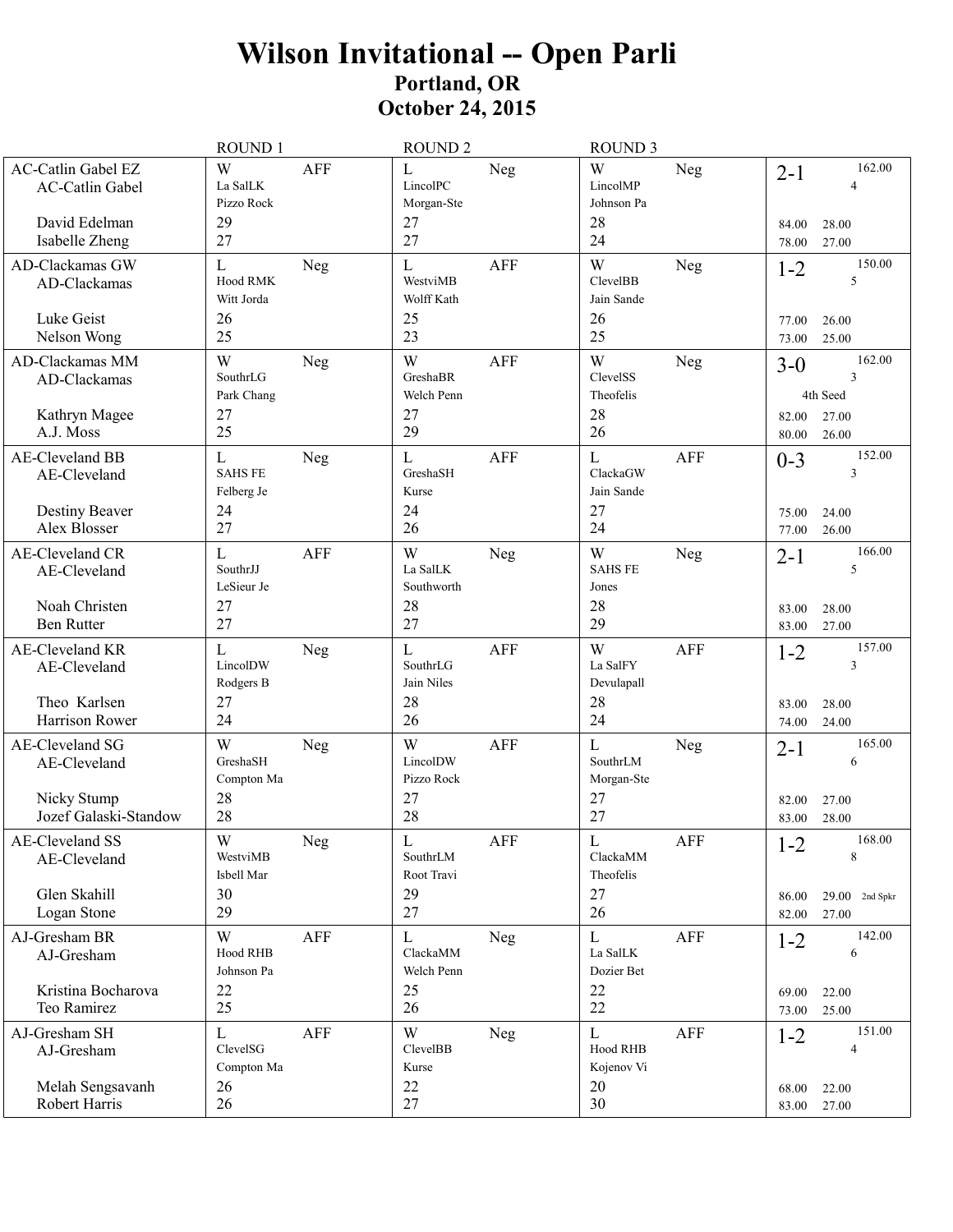## Wilson Invitational -- Open Parli<br>Portland, OR<br>October 24, 2015

|                                                                | <b>ROUND 1</b>                                                |                | <b>ROUND 2</b>                                       |             | <b>ROUND 3</b>                                    |            |                           |                                                     |
|----------------------------------------------------------------|---------------------------------------------------------------|----------------|------------------------------------------------------|-------------|---------------------------------------------------|------------|---------------------------|-----------------------------------------------------|
| AK-Hood River HB<br>AK-Hood River<br>Paul Hargrave             | $\mathbf L$<br>GreshaBR<br>Johnson Pa<br>24                   | Neg            | W<br><b>SAHS BR</b><br>Gonzales R<br>26              | <b>AFF</b>  | W<br>GreshaSH<br>Kojenov Vi<br>25                 | <b>Neg</b> | $2 - 1$<br>75.00          | 149.00<br>$\overline{2}$<br>25.00                   |
| Sam Bertrand                                                   | 25                                                            |                | 24                                                   |             | 25                                                |            | 74.00                     | 25.00                                               |
| AK-Hood River MK<br>AK-Hood River                              | W<br>ClackaGW<br>Witt Jorda                                   | <b>AFF</b>     | W<br>LincolMP<br>Felberg Je                          | Neg         | W<br>LincolAN<br>Kurse                            | <b>AFF</b> | $3 - 0$                   | 171.00<br>$\overline{4}$<br>1st Seed                |
| Nate Miller<br>Talon Kennedy                                   | 28<br>29                                                      |                | 28<br>28                                             |             | 28<br>30                                          |            | 84.00<br>87.00            | 28.00<br>$29.00$ 1st Spkr                           |
| AK-Hood River TA<br>AK-Hood River                              | W<br><b>RPHS SH</b><br>Jones                                  | <b>AFF</b>     | L<br>SouthrJJ<br>Siewert Ju                          | Neg         | L<br>WestviNG<br>Abbruzzese                       | <b>AFF</b> | $1 - 2$                   | 163.00<br>6                                         |
| Darrian Thomas<br>Olivia Acosta                                | 26<br>27                                                      |                | 28<br>29                                             |             | 26<br>27                                          |            | 80.00<br>83.00            | 26.00<br>27.00                                      |
| AL-La Salle Prep FY<br>AL-La Salle Prep<br>Eabha Fitzsimons    | L<br>LincolMP<br>Kojenov Vi<br>26                             | <b>AFF</b>     | L<br>WestviNG<br>Umber Audr<br>28                    | Neg         | L<br>ClevelKR<br>Devulapall<br>27                 | Neg        | $0 - 3$<br>81.00          | 161.00<br>$\overline{4}$<br>27.00                   |
| Myriam Yao                                                     | 27                                                            |                | 27                                                   |             | 26                                                |            | 80.00                     | 27.00                                               |
| AL-La Salle Prep LK<br>AL-La Salle Prep                        | L<br>CatlinEZ<br>Pizzo Rock                                   | Neg            | $\mathbf{L}$<br>ClevelCR<br>Southworth               | <b>AFF</b>  | W<br>GreshaBR<br>Dozier Bet                       | <b>Neg</b> | $1 - 2$                   | 158.00<br>$\sqrt{5}$                                |
| William Larson<br>Joseph Kreitzberg                            | 25<br>29                                                      |                | 26<br>28                                             |             | 25<br>25                                          |            | 76.00<br>82.00            | 25.00<br>28.00                                      |
| AP-Lincoln AN<br>AP-Lincoln<br>Maia Abbruzzese<br>Zachary Nash | W<br><b>SAHS BR</b><br>Teschner K<br>27<br>29                 | Neg            | W<br><b>SAHS FE</b><br>Campos-Dav<br>28<br>29        | <b>AFF</b>  | L<br>Hood RMK<br>Kurse<br>27<br>27                | Neg        | $2 - 1$<br>82.00<br>85.00 | 167.00<br>$\overline{4}$<br>27.00<br>29.00 4th Spkr |
| <b>AP-Lincoln DW</b><br>AP-Lincoln<br>Ethan Dennis             | W<br>ClevelKR<br>Rodgers B<br>25                              | <b>AFF</b>     | L<br>ClevelSG<br>Pizzo Rock<br>25                    | Neg         | W<br>WilsonBF<br>Miller Jas<br>26                 | Neg        | $2 - 1$<br>76.00          | 156.00<br>$\overline{4}$<br>25.00                   |
| Hannah Wilson                                                  | 26                                                            |                | 26                                                   |             | 28                                                |            | 80.00                     | 26.00                                               |
| AP-Lincoln MP<br>AP-Lincoln<br>Emily Ma<br>Sheila Panyam       | $\ensuremath{\text{W}}$<br>La SalFY<br>Kojenov Vi<br>30<br>29 | ${\hbox{Neg}}$ | $\overline{L}$<br>Hood RMK<br>Felberg Je<br>27<br>28 | ${\rm AFF}$ | $\mathbf L$<br>CatlinEZ<br>Johnson Pa<br>23<br>28 | AFF        | $1 - 2$<br>80.00<br>85.00 | 165.00<br>5<br>27.00<br>28.00                       |
|                                                                |                                                               |                |                                                      |             |                                                   |            |                           | 168.00                                              |
| AP-Lincoln PC<br>AP-Lincoln                                    | W<br>WilsonBF<br>Singhal An<br>29                             | Neg            | W<br>CatlinEZ<br>Morgan-Ste<br>28                    | AFF         | L<br>SouthrJJ<br>Silverman<br>27                  | AFF        | $2 - 1$                   | 6                                                   |
| Colin Phipps<br>Orion Cleaver                                  | 29                                                            |                | 28                                                   |             | 27                                                |            | 84.00<br>84.00            | 28.00<br>28.00                                      |
| AT-Rex Putnam SH<br>AT-Rex Putnam<br>Amanda Spisla             | $\mathbf L$<br>Hood RTA<br>Jones<br>24                        | Neg            | $\mathbf L$<br>WilsonBF<br>martines s<br>25          | AFF         | W<br><b>SAHS BR</b><br>Singhal An<br>29           | <b>Neg</b> | $1 - 2$<br>78.00          | 155.00<br>$\sqrt{2}$<br>25.00                       |
| Matthew Helmueller                                             | 23                                                            |                | 27                                                   |             | 27                                                |            | 77.00                     | 27.00                                               |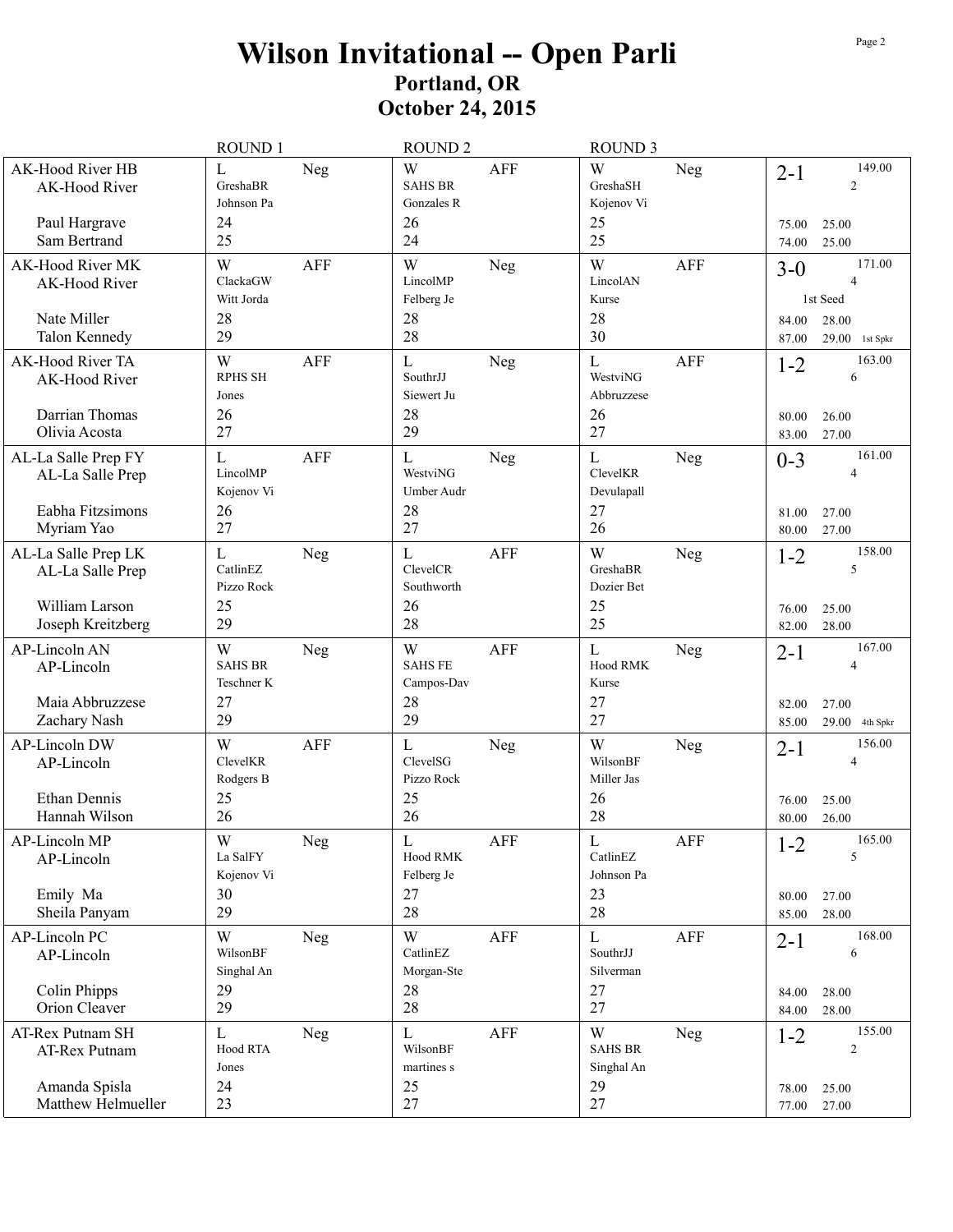## Wilson Invitational -- Open Parli<br>Portland, OR **October 24, 2015**

|                                                                         | ROUND 1                                                | <b>ROUND 2</b>                                        | <b>ROUND 3</b>                                            |                                                                                 |
|-------------------------------------------------------------------------|--------------------------------------------------------|-------------------------------------------------------|-----------------------------------------------------------|---------------------------------------------------------------------------------|
| <b>AU-South Albany BR</b><br>AU-South Albany<br>Daniel Breitmayer       | L<br>AFF<br>LincolAN<br>Teschner K<br>25               | L<br>Neg<br>Hood RHB<br>Gonzales R<br>22              | L<br>AFF<br><b>RPHS SH</b><br>Singhal An<br>26            | 147.00<br>$0 - 3$<br>5<br>25.00<br>73.00                                        |
| Avery Raymond                                                           | 24                                                     | 25                                                    | 25                                                        | 25.00<br>74.00                                                                  |
| <b>AU-South Albany FE</b><br>AU-South Albany<br>Kaylana Faulkner        | W<br><b>AFF</b><br>ClevelBB<br>Felberg Je<br>24        | L<br>Neg<br>LincolAN<br>Campos-Dav<br>27              | $\mathbf L$<br><b>AFF</b><br>ClevelCR<br>Jones<br>27      | 159.00<br>$1 - 2$<br>$\overline{4}$<br>78.00<br>27.00                           |
| Sadie Efraimson                                                         | 27                                                     | 27                                                    | 27                                                        | 81.00<br>27.00                                                                  |
| AV-Southridge JJ<br>AV-Southridge<br><b>Austin Jones</b><br>Nolan Jones | W<br>Neg<br>ClevelCR<br>LeSieur Je<br>29<br>28         | W<br><b>AFF</b><br>Hood RTA<br>Siewert Ju<br>27<br>30 | W<br>Neg<br>LincolPC<br>Silverman<br>28<br>28             | 170.00<br>$3-0$<br>5<br>2nd Seed<br>28.00<br>84.00<br>86.00<br>$28.00$ 3rd Spkr |
| AV-Southridge LG<br>AV-Southridge<br>Edward Liu                         | L<br><b>AFF</b><br>ClackaMM<br>Park Chang<br>25        | W<br>Neg<br>ClevelKR<br>Jain Niles<br>30              | $\mathbf L$<br><b>Neg</b><br>WestviMB<br>Doran Mich<br>25 | 162.00<br>$1 - 2$<br>6<br>25.00<br>80.00                                        |
| Rohan Giulani                                                           | 27                                                     | 27                                                    | 28                                                        | 27.00<br>82.00                                                                  |
| AV-Southridge LM<br>AV-Southridge<br>Belinda Li                         | W<br><b>AFF</b><br>WestviNG<br>Lamarre<br>29           | W<br>Neg<br>ClevelSS<br>Root Travi<br>26              | W<br><b>AFF</b><br>ClevelSG<br>Morgan-Ste<br>28           | 168.00<br>$3 - 0$<br>5<br>3rd Seed<br>28.00<br>83.00                            |
| Joey Miller                                                             | 28                                                     | 29<br>W                                               | 28<br>W                                                   | 28.00<br>85.00<br>165.00                                                        |
| AX-Westview MB<br>AX-Westview                                           | L<br><b>AFF</b><br>ClevelSS<br>Isbell Mar              | Neg<br>ClackaGW<br>Wolff Kath                         | <b>AFF</b><br>SouthrLG<br>Doran Mich                      | $2 - 1$<br>$\mathfrak{Z}$                                                       |
| Nishit Mishra<br>Deven Bishnu                                           | 25<br>27                                               | 29<br>29                                              | 28<br>27                                                  | 28.00<br>82.00<br>27.00<br>83.00                                                |
| AX-Westview NG<br>AX-Westview                                           | L<br>Neg<br>SouthrLM<br>Lamarre                        | W<br><b>AFF</b><br>La SalFY<br>Umber Audr             | W<br>Neg<br>Hood RTA<br>Abbruzzese                        | 166.00<br>$2 - 1$<br>$\overline{4}$                                             |
| Aroon Nagappan<br>Vaishnav Gubba                                        | 27<br>27                                               | 29<br>27                                              | 29<br>27                                                  | 85.00<br>29.00<br>27.00<br>81.00                                                |
| <b>AY-Wilson BF</b><br>AY-Wilson                                        | $\overline{L}$<br><b>AFF</b><br>LincolPC<br>Singhal An | W<br>Neg<br><b>RPHS SH</b><br>martines s              | $\mathbf{L}$<br><b>AFF</b><br>LincolDW<br>Miller Jas      | 154.00<br>$1 - 2$<br>5                                                          |
| Adelaide Beeman-White<br>Moses Felberg                                  | 25<br>24                                               | 27<br>26                                              | 27<br>25                                                  | 79.00<br>27.00<br>75.00<br>25.00                                                |